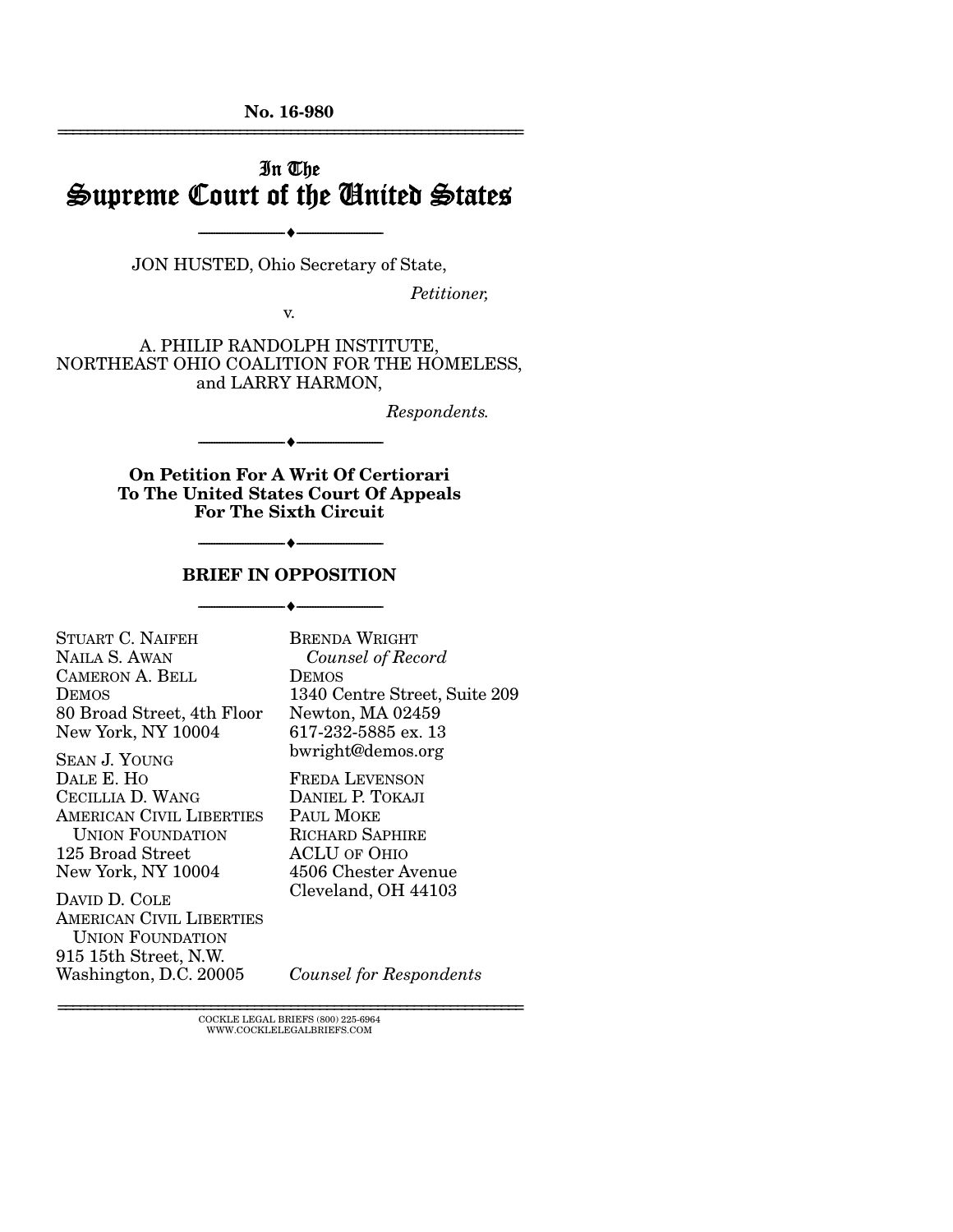## COUNTER-STATEMENT OF THE QUESTION PRESENTED

 Does Ohio's "Supplemental Process" – a voter rollmaintenance process that relies solely on an individual's failure to vote during a two-year period to trigger a process to remove the individual from the voter rolls – violate Section 8 of the National Voter Registration Act of 1993, 52 U.S.C. § 20507(b)(2), which prohibits any roll-maintenance program that "result[s] in the removal of the name of any person from the official list of voters . . . by reason of the person's failure to vote"?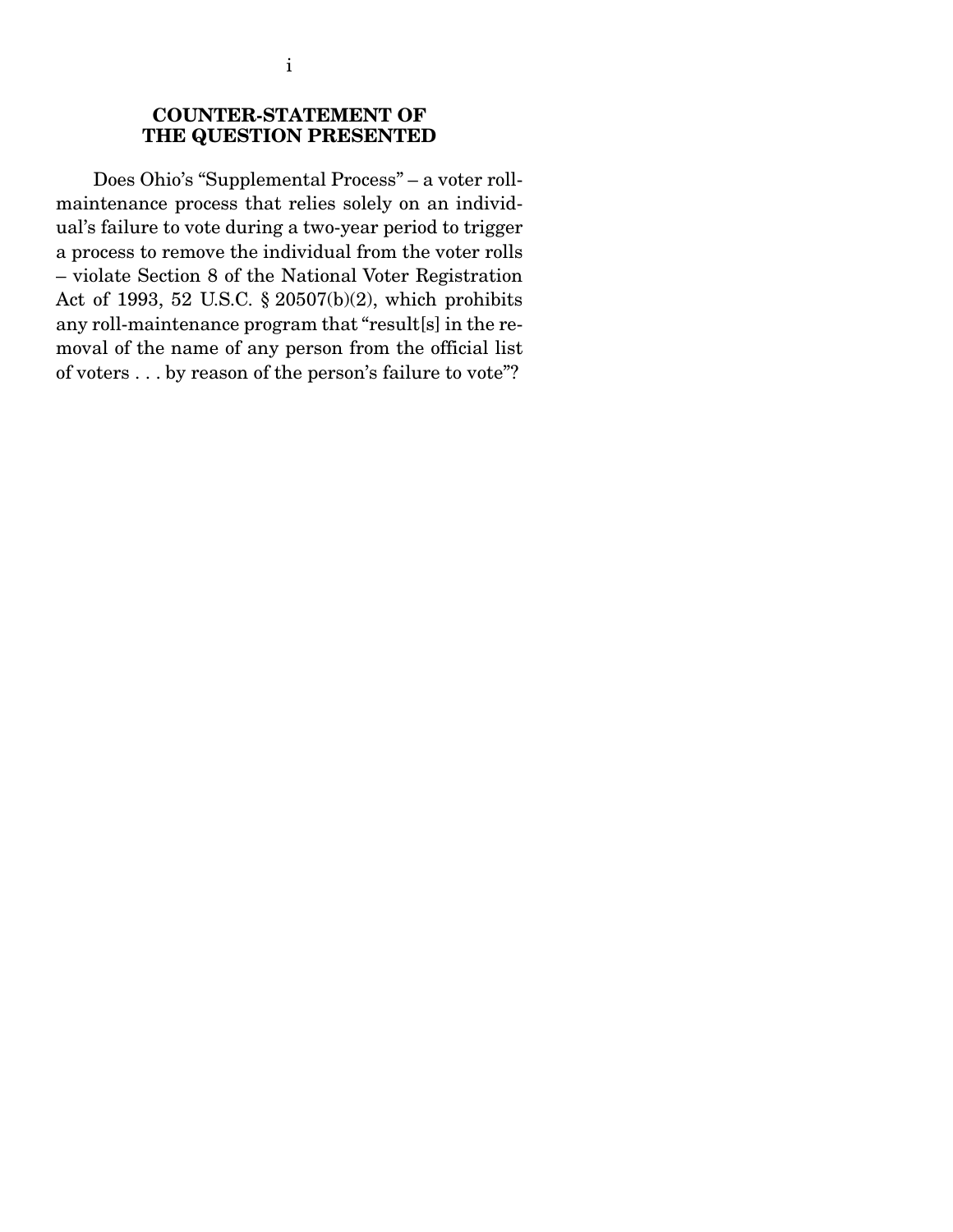## CORPORATE DISCLOSURE STATEMENT

 Respondent Ohio A. Philip Randolph Institute has no parent company, and no publicly traded company owns 10% or more of its stock.

 Respondent Northeast Ohio Coalition for the Homeless has no parent company, and no publicly traded company owns 10% or more of its stock.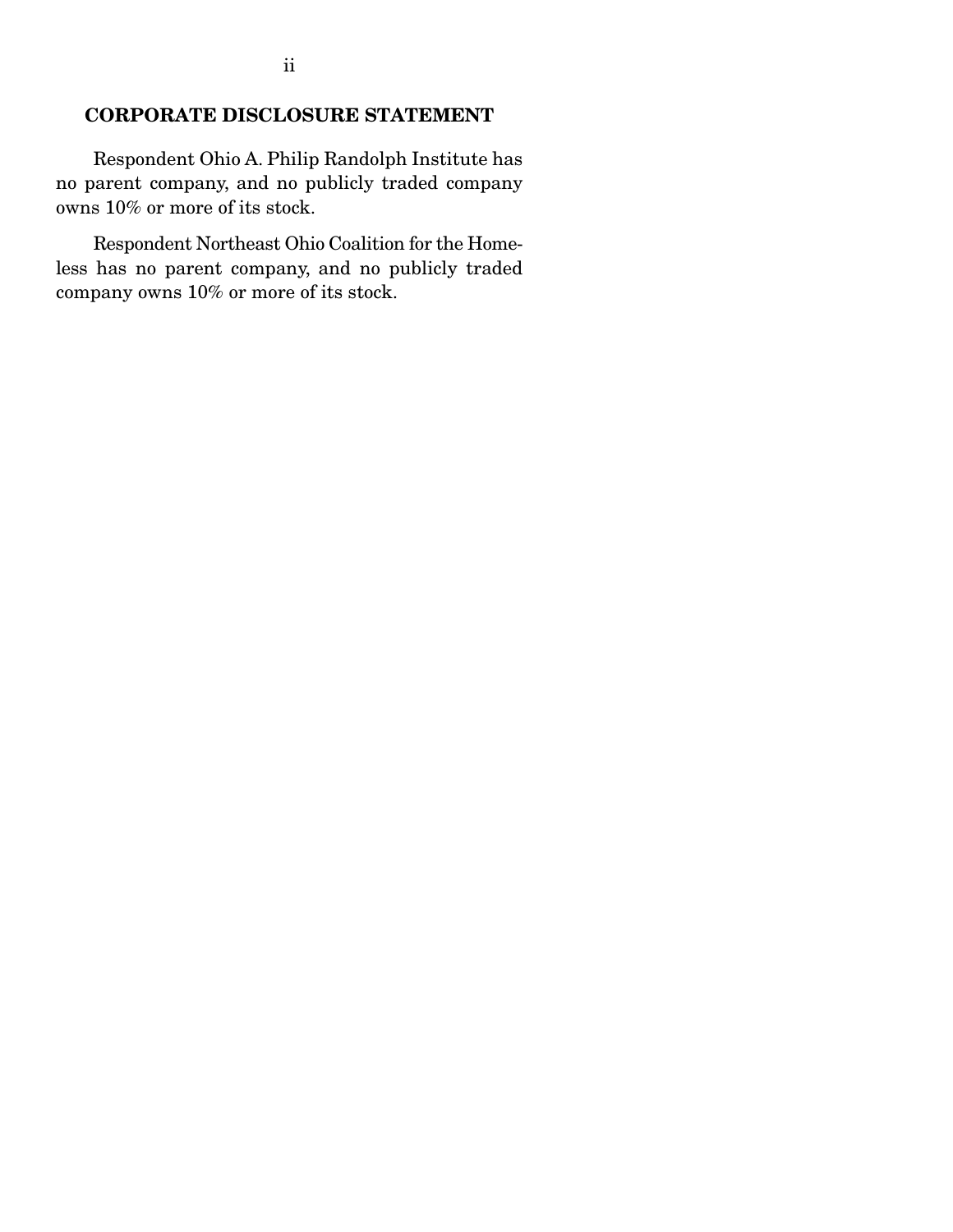# TABLE OF CONTENTS

Page

|                |           | COUNTER-STATEMENT OF THE QUESTION                                                                                        | i  |
|----------------|-----------|--------------------------------------------------------------------------------------------------------------------------|----|
|                |           | CORPORATE DISCLOSURE STATEMENT                                                                                           | ii |
|                |           |                                                                                                                          | 1  |
|                |           | STATEMENT OF THE CASE                                                                                                    | 3  |
| $\mathsf{A}$ . |           |                                                                                                                          | 3  |
| <b>B.</b>      |           | Ohio's Supplemental Process                                                                                              | 9  |
| $C_{\cdot}$    |           |                                                                                                                          | 11 |
|                |           | REASONS WHY THE PETITION SHOULD BE                                                                                       | 16 |
| I.             |           | THE SIXTH CIRCUIT'S DECISION DOES<br>NOT CONFLICT WITH THE DECISION<br>OF ANY OTHER COURT OF APPEALS                     | 17 |
| II.            |           | PETITIONER HAS FAILED TO DEMON-<br>STRATE THAT THE SIXTH CIRCUIT'S<br>DECISION WILL HAVE WIDESPREAD                      | 17 |
|                |           | A. The Majority of States Petitioner Cites<br>Do Not Have Processes Comparable to<br>Ohio's for Removing Voters from the | 18 |
|                | <b>B.</b> | More Development of the Law Is Needed<br>in States that May Have Procedures                                              | 22 |
|                | C.        | Ohio Has Ample Means to Maintain Ac-<br>curate and Up-To-Date Voter Registra-                                            | 23 |
|                |           |                                                                                                                          |    |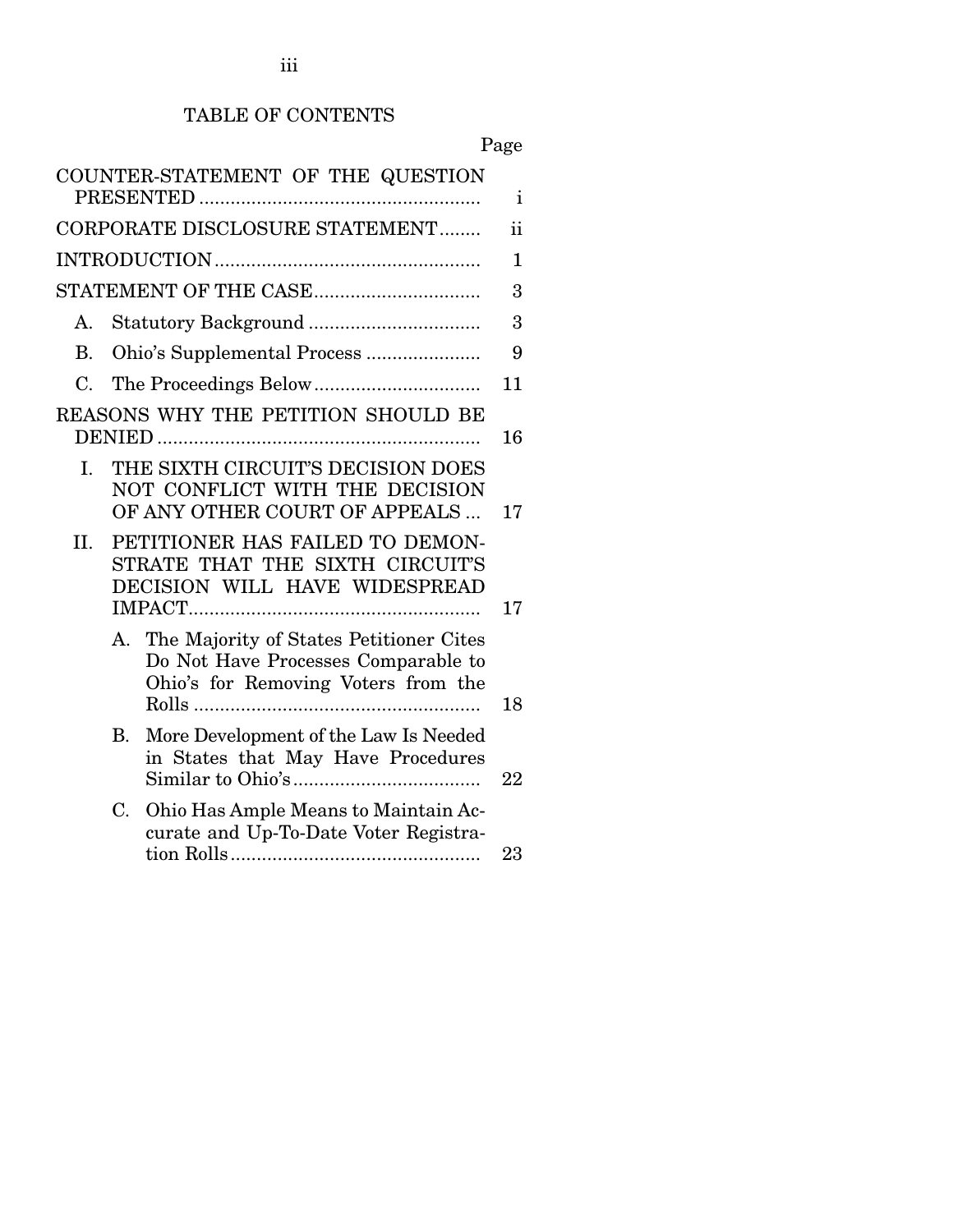iv

# TABLE OF CONTENTS – Continued

|     |             |                                                                                                                             | Page |
|-----|-------------|-----------------------------------------------------------------------------------------------------------------------------|------|
| Ш   |             | THE DECISION BELOW WAS CORRECT<br>AND RAISES NO ISSUES WORTHY OF                                                            | 24   |
|     |             | A. The Sixth Circuit's Decision Does Not<br>Raise Constitutional Questions Because<br>the NVRA Is Valid under the Elections | 26   |
|     | $B_{\cdot}$ | HAVA Did Not Change the NVRA's Re-                                                                                          | 28   |
|     | $C_{\cdot}$ | The Sixth Circuit Correctly Applied<br>Settled Canons of Statutory Construc-                                                | 30   |
|     |             | 1. Ohio's Supplemental Process violates<br>the plain terms of the Failure-to-                                               | 30   |
|     |             | 2. Error correction is not a valid basis                                                                                    | 34   |
| IV. |             | THIS CASE PRESENTS A POOR VEHICLE<br>FOR THE QUESTION PRESENTED                                                             | 34   |
|     |             |                                                                                                                             | 36   |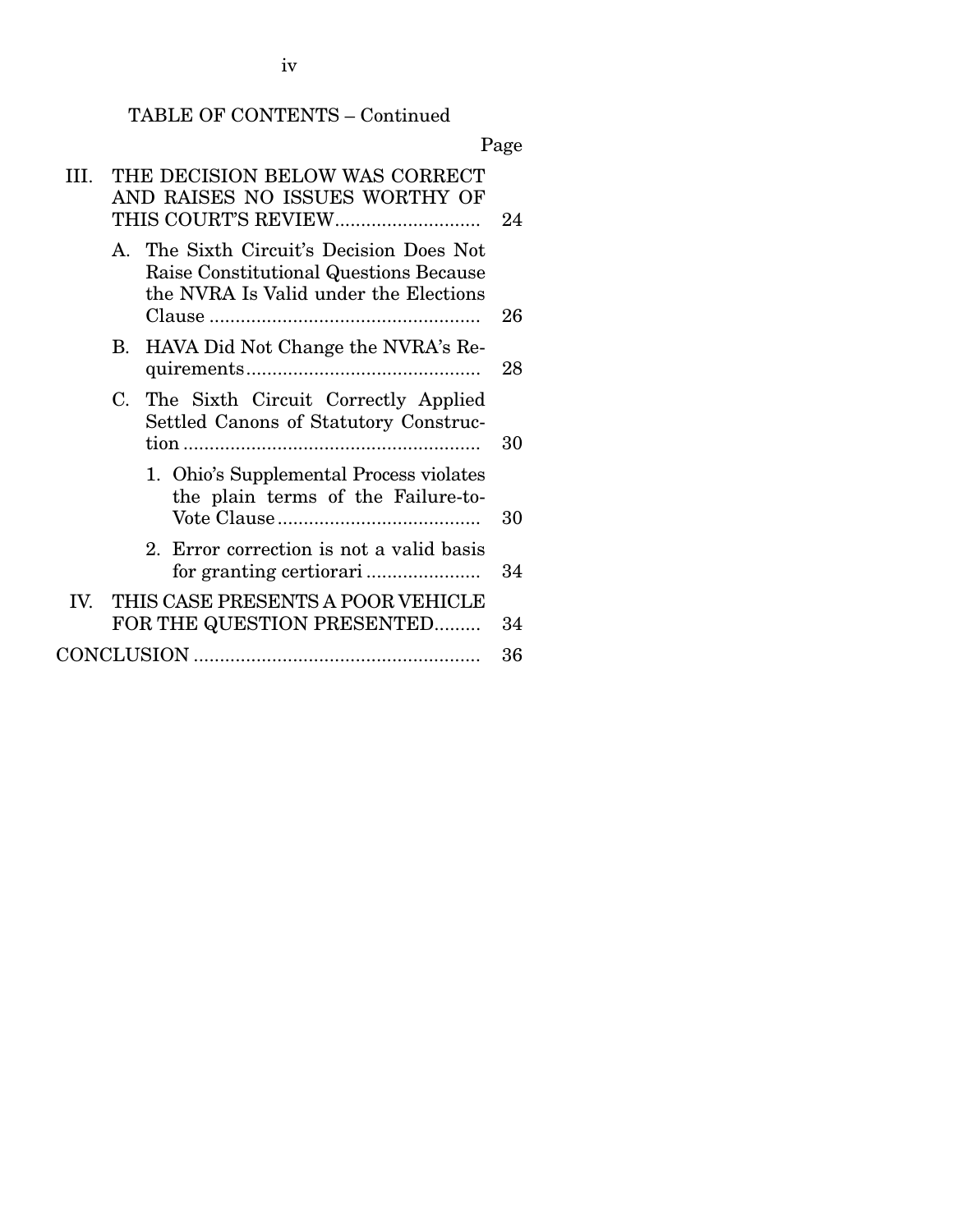# Page

## CASES

| Arizona v. Inter Tribal Council of Arizona, Inc.,                                                      |
|--------------------------------------------------------------------------------------------------------|
| Bhd. of Locomotive Firemen v. Bangor & Aroostook                                                       |
| Braxton v. United States, 500 U.S. 344 (1991) 17                                                       |
| Chafin v. Chafin, 133 S. Ct. 1017 (2013)28                                                             |
| <i>Estate of Cowart v. Nicklos Drilling Co., 505 U.S.</i>                                              |
| Hamilton-Brown Shoe Co. v. Wolf Bros. & Co.,<br>34                                                     |
| Magnum Imp. Co. v. Coty, 262 U.S. 159 (1923)17, 34                                                     |
| NLRB v. SW General, Inc., ___ S. Ct. __, 2017                                                          |
| Paroline v. United States, 134 S. Ct. 1710 (2014)  31                                                  |
| Sebelius v. Cloer, 133 S. Ct. 1886 (2013)12, 25                                                        |
|                                                                                                        |
| Star Athletica, LLC v. Varsity Brands, Inc., ___<br>S. Ct. __, 2017 WL 1066261 (Mar. 22, 2017)  25, 29 |
| Tolan v. Cotton, 134 S. Ct. 1861 (2014) 34                                                             |
| United States v. Jicarilla Apache Nation, 564                                                          |
| Va. Military Inst. v. United States, 508 U.S. 946                                                      |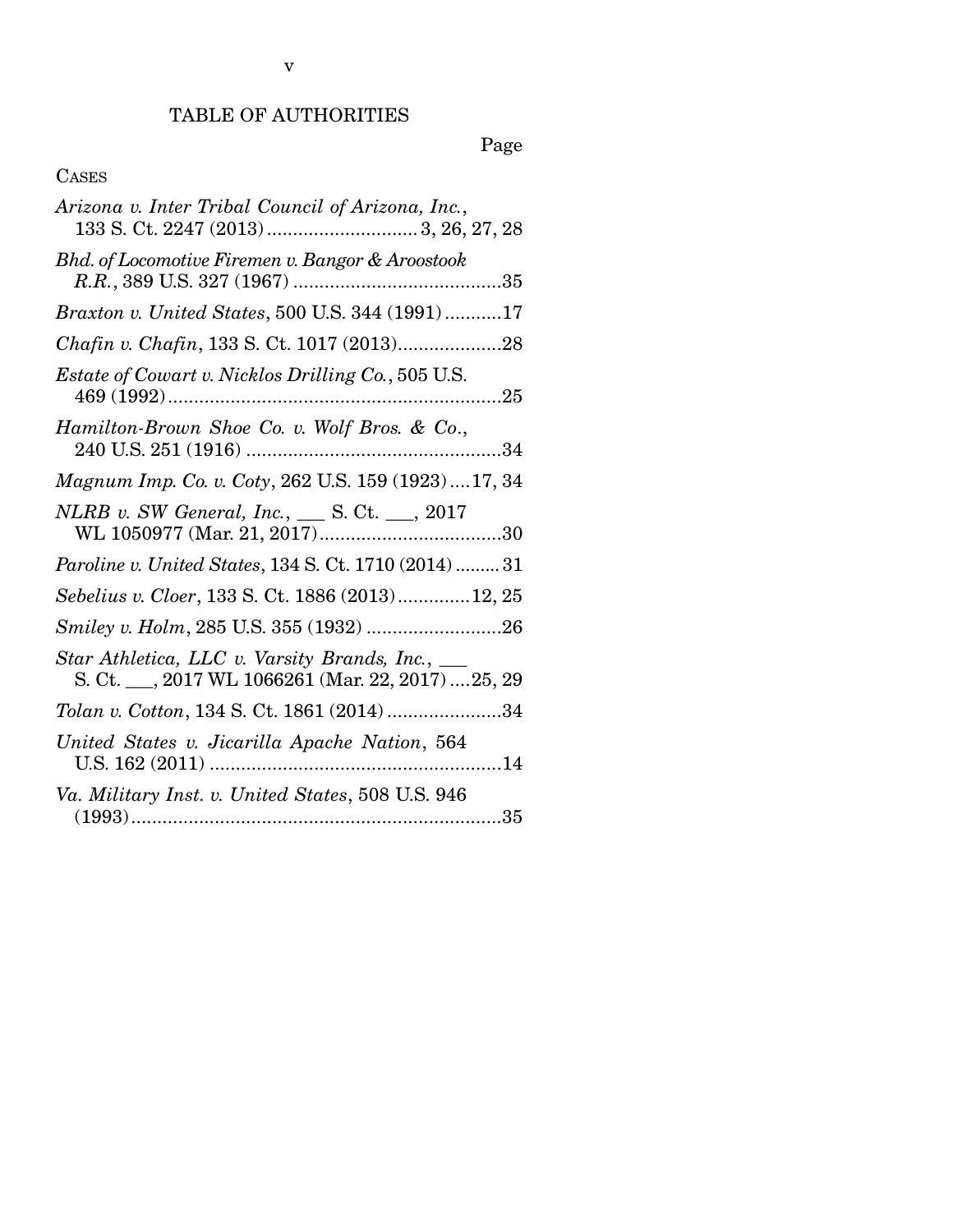# TABLE OF AUTHORITIES – Continued

# Page

| <b>CONSTITUTIONAL PROVISIONS</b> |  |
|----------------------------------|--|
|                                  |  |
|                                  |  |

## FEDERAL STATUTES

| Help America Vote Act of 2002, Pub. L. No. 107- |  |
|-------------------------------------------------|--|

## STATE STATUTES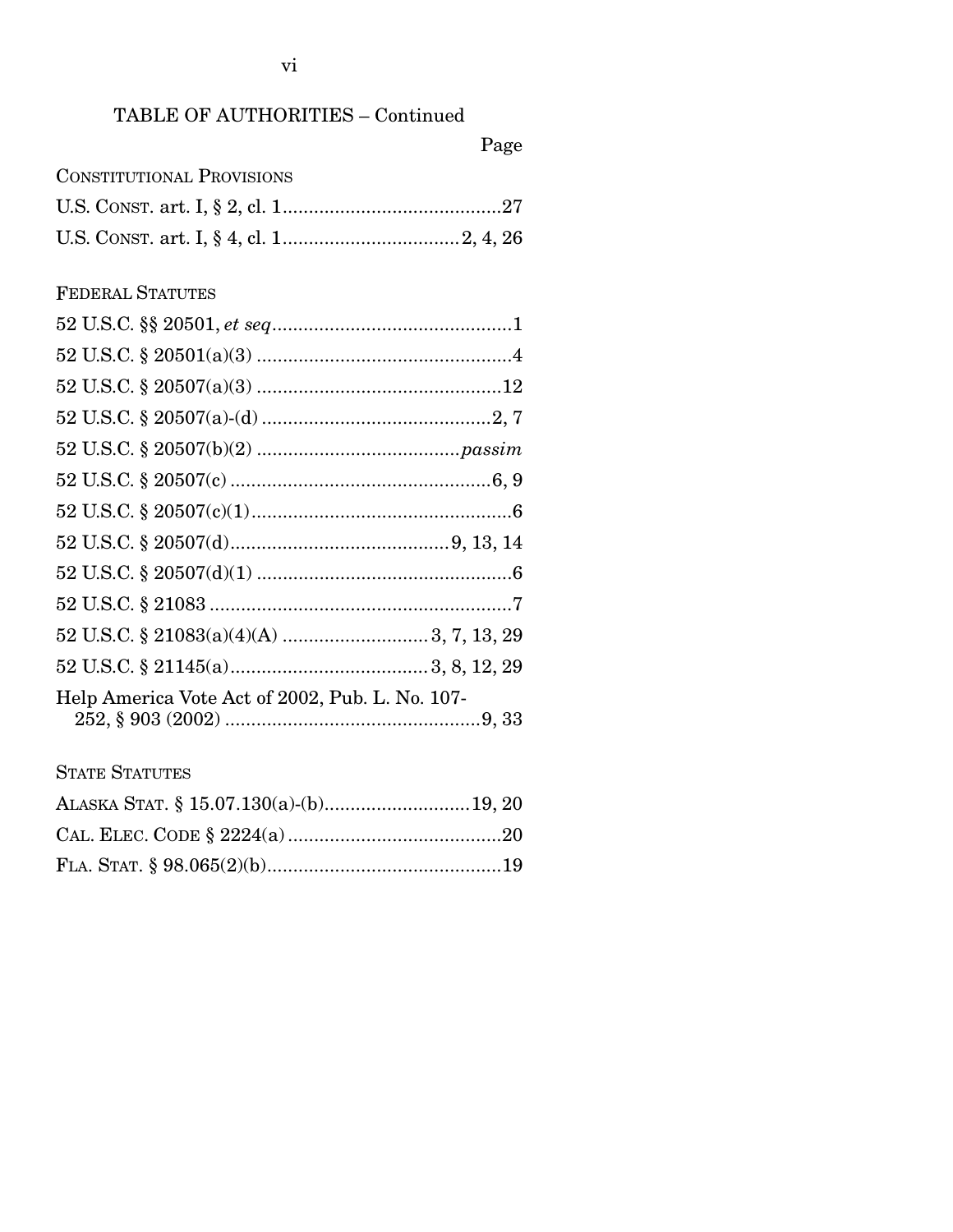## vii

# TABLE OF AUTHORITIES – Continued

| Page |
|------|
|      |
|      |
|      |
|      |
|      |
|      |
|      |
|      |
|      |
|      |
|      |
|      |
|      |
|      |
|      |

## ADMINISTRATIVE RULES

| Directive No. 2015-25, "Chapter 3: Voter Regis- |  |
|-------------------------------------------------|--|
|                                                 |  |
|                                                 |  |

COURT RULES

|--|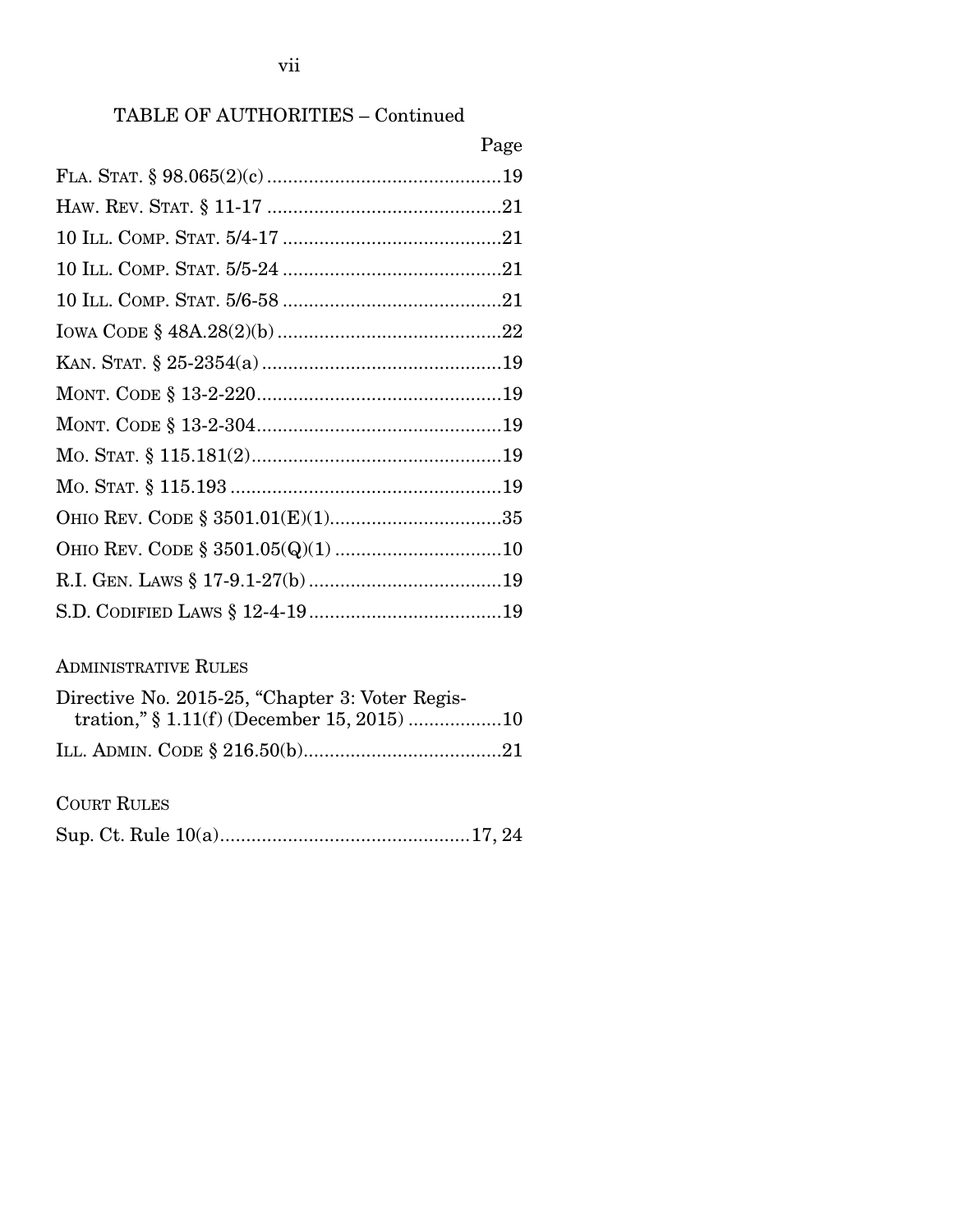# TABLE OF AUTHORITIES – Continued

# Page

# OTHER AUTHORITIES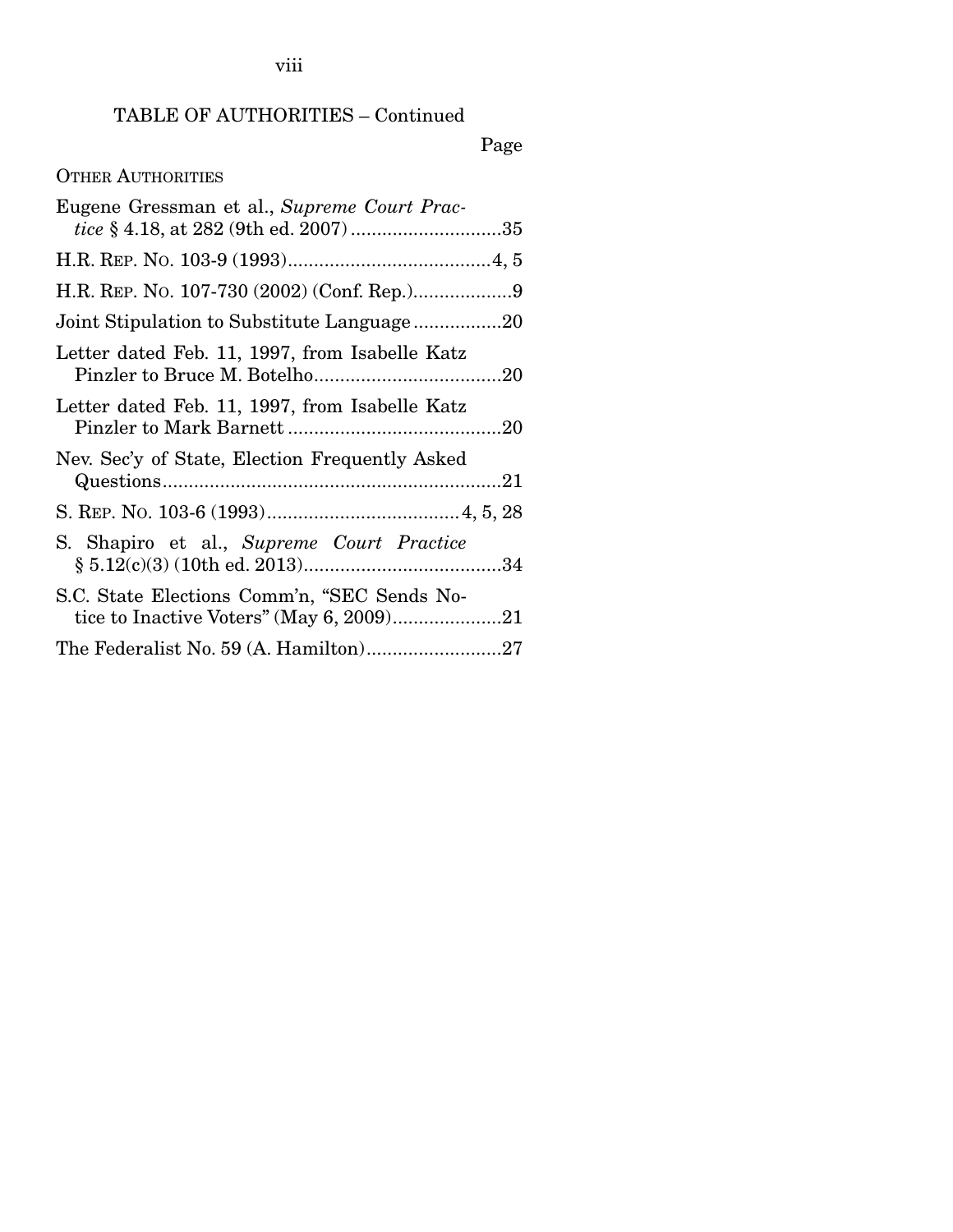#### INTRODUCTION

 This case involves a narrow issue of statutory construction that only one circuit has addressed: whether Ohio's unique "Supplemental Process" for eliminating registered voters from the rolls violates the National Voter Registration Act of 1993 ("NVRA"). Though Petitioner alleges that other states will be impacted by resolution of this question, the majority of those states have procedures entirely distinct from Ohio's Supplemental Process. And litigation in the handful of states with procedures similar to Ohio's has barely begun to percolate. Accordingly, Petitioner's claims of widespread impact are both exaggerated and premature. The Court should deny the petition for a writ of certiorari for these reasons alone.

 Moreover, the decision below was correct. The NVRA prohibits any voter-list maintenance program for federal elections that "result[s] in the removal of the name of any person from the official list of voters . . . by reason of the person's failure to vote." 52 U.S.C. § 20507(b)(2). This provision reflects the basic principle that, just as every eligible voter has the constitutional right to vote, each one also has the right *not* to cast a vote – and the mere exercise of that right should not be the basis for removal from the voter rolls. Under the NVRA, one's failure to vote may play only a narrow and carefully circumscribed role: only after a state receives an independent and affirmative indication that a voter may have moved (such as a change of address filed with the U.S. Postal Service) does the NVRA permit a state to send the voter a notice and to remove the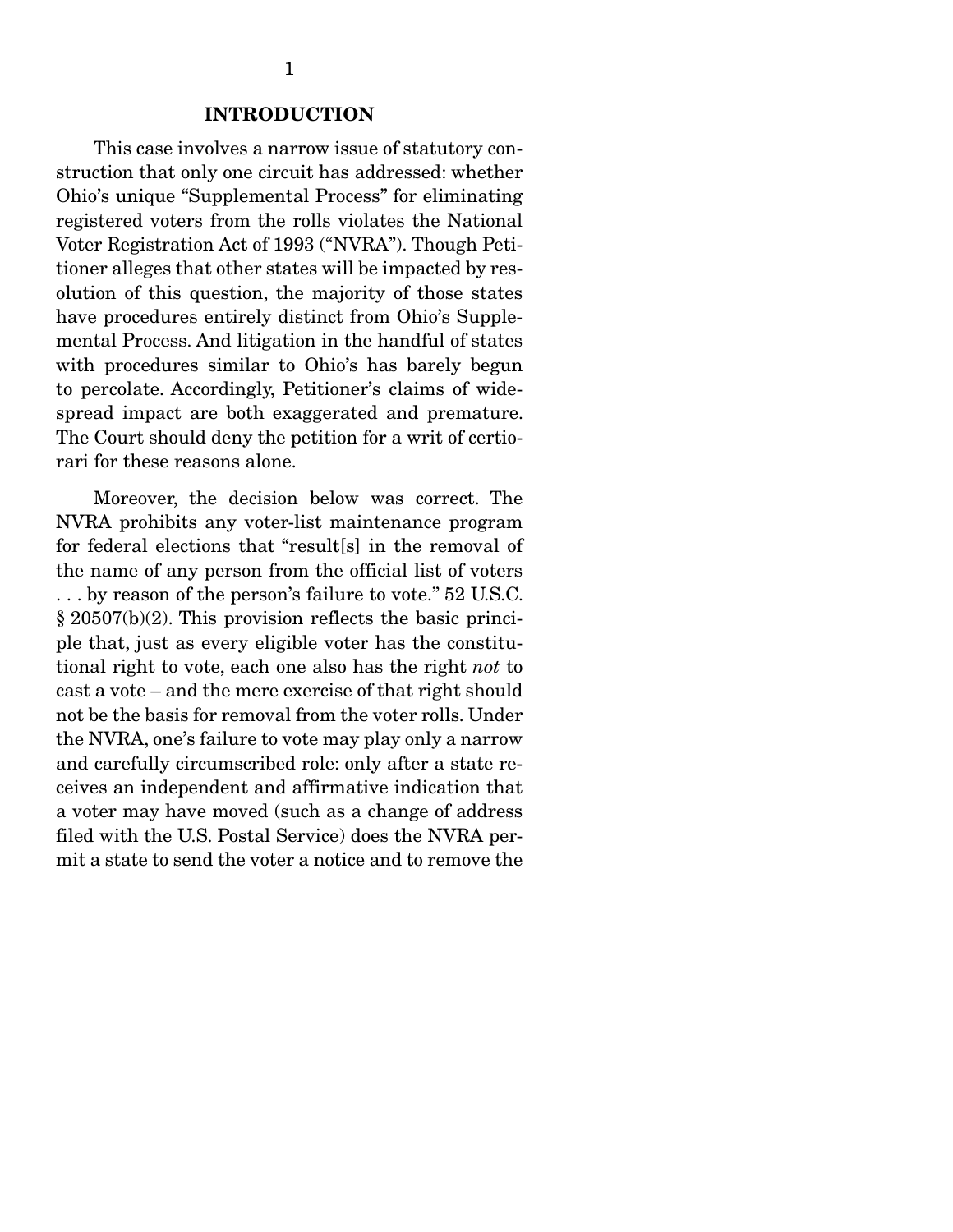voter for failing to respond and failing to vote during the two subsequent federal election cycles*. See generally id.* § 20507(a)-(d). In sum, a voter's failure to vote can be used only to confirm pre-existing evidence that the voter has moved, but it cannot itself be the reason why a voter is initially identified for removal from the rolls.

 Under Ohio's "Supplemental Process," however, a voter's failure to vote during a mere two-year period – a single election cycle – is the trigger for a change-ofaddress confirmation process that results in the voter's removal from the registration list unless the voter takes affirmative action in the subsequent four-year period. Applying the plain language of the NVRA and settled canons of statutory construction, the Sixth Circuit correctly concluded that this "constitutes perhaps the plainest possible example of a process that 'result[s] in' removal of a voter from the rolls by reason of his or her failure to vote." Pet. App. at 24a (quoting 52 U.S.C. § 20507(b)(2)). Because of Ohio's flawed process, thousands of eligible Ohio voters would have been denied their fundamental right to vote in the November 2016 General Election absent the court's intervention. *See* Pet. at 14.

 The Petitioner presents no sound basis for disturbing the Sixth Circuit's textual interpretation of the NVRA. Petitioner first claims that this case raises constitutional concerns because the Elections Clause of the U.S. Constitution, U.S. CONST. art. I, § 4, cl. 1, allows Congress to regulate only the time, place, and manner of federal elections and not a state's voting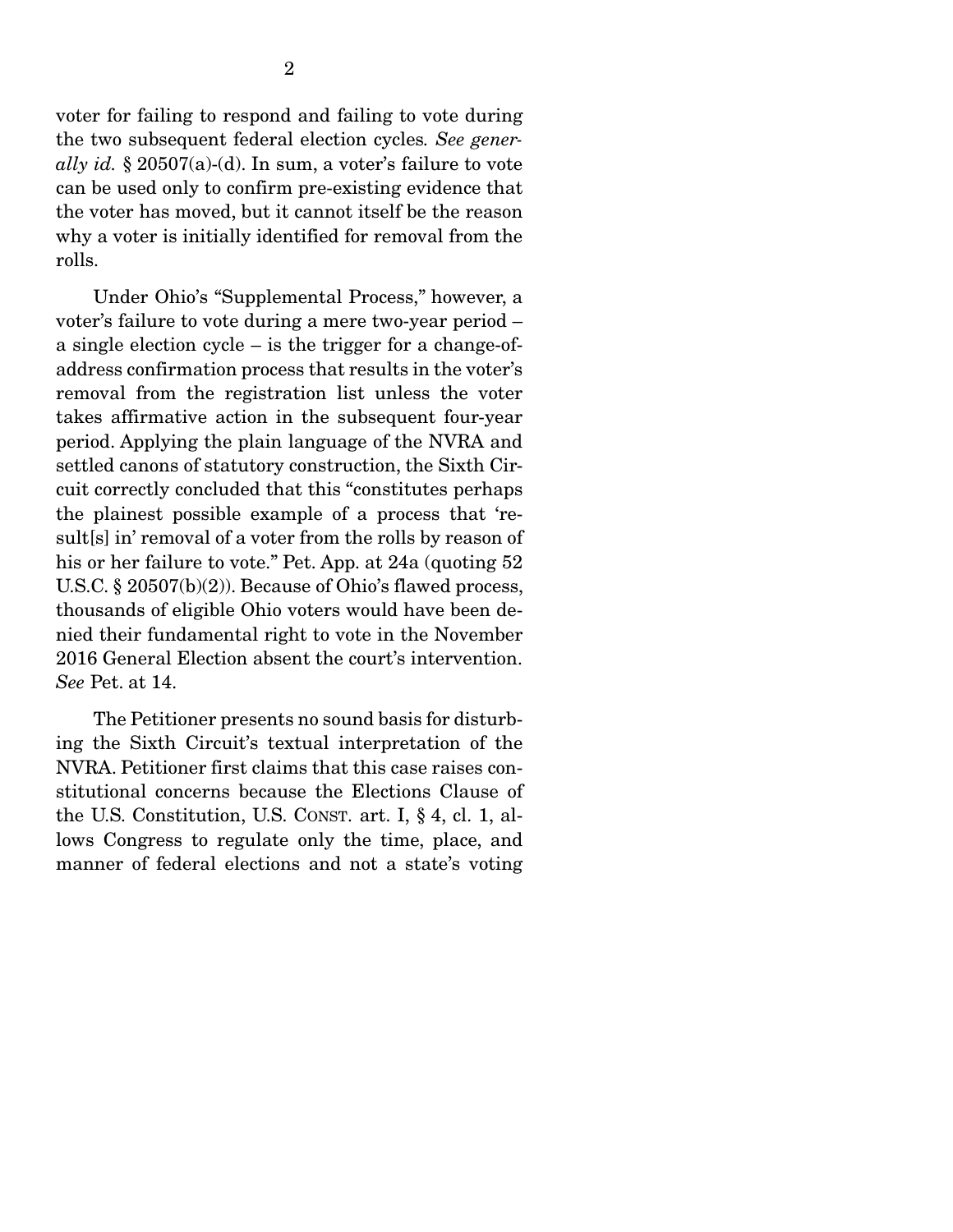qualifications. But in *Arizona v. Inter Tribal Council of Arizona, Inc.*, 133 S. Ct. 2247, 2253 (2013) ("*ITCA*"), this Court squarely reaffirmed that the NVRA's registration procedures fall within Congress's power under the Elections Clause, and in any case, neither Ohio nor any other state identified by Petitioner has established registration or frequent voting as voter qualifications.

 Similarly unavailing is Petitioner's second argument that a provision in the later-enacted Help America Vote Act of 2002 ("HAVA"), amended the NVRA's requirements. 52 U.S.C.  $\S 21083(a)(4)(A)$ . In fact, Congress expressly specified that "nothing in [HAVA] may be construed to authorize or require conduct prohibited under [the NVRA], or to supersede, restrict, or limit the application of [the NVRA]." *Id.* § 21145(a).

 In any event, this case is a poor vehicle to address the question presented because it arises in an interlocutory posture. The Court should not review the case while lower court proceedings that could shed light on the questions raised are incomplete. The petition should be denied.

### STATEMENT OF THE CASE

--------------------------------- ---------------------------------

#### A. Statutory Background

 Congress passed the NVRA to combat what it found to be "discriminatory and unfair [state] registration laws and procedures" that "have a direct and damaging effect on voter participation in [federal]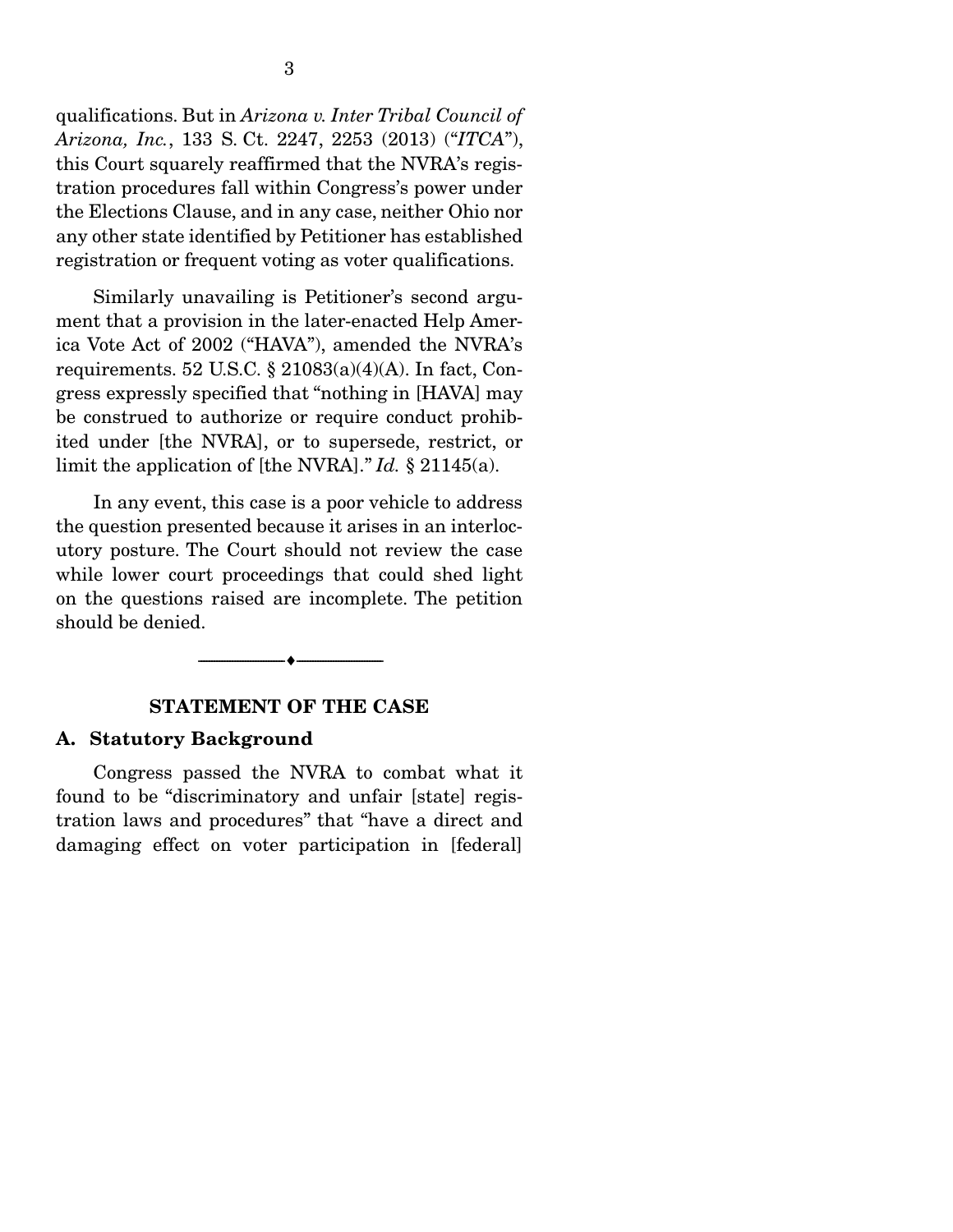elections." *Id.* § 20501(a)(3). It sought to replace the "complicated maze of local laws and procedures . . . through which eligible citizens had to navigate in order to exercise their right to vote" – procedures that were "in some cases as restrictive as the . . . practices" outlawed by the Voting Rights Act. H.R. REP. NO. 103- 9, at \*3 (1993). In regulating state registration laws and procedures for federal elections, Congress acted pursuant to its authority under the Elections Clause of the Constitution, which empowers Congress to displace state regulations concerning the "Times, Places, and Manner" of holding elections for federal office. U.S. CONST. art. I, § 4, cl. 1.

 The NVRA prohibits any voter-list maintenance program that "result[s] in the removal of the name of any person from the official list of voters . . . by reason of the person's failure to vote." 52 U.S.C. § 20507(b)(2) ("Failure-to-Vote Clause"). In forbidding states from removing voters from the rolls "by reason of" their failure to vote, Congress sought to protect the right of citizens to choose when they vote, and not to punish them for exercising their right not to cast a ballot in a particular election. As the Senate Report explained, "while voting is a right, people have an equal right not to vote" and "eligible citizens [should not be required] to re-register when they have chosen not to exercise their vote." S. REP. NO. 103-6, at \*17-18 (1993). The legislative history is replete with references to the unfairness of "penaliz[ing] . . . non-voters by removing their names from the voter registration rolls merely because they have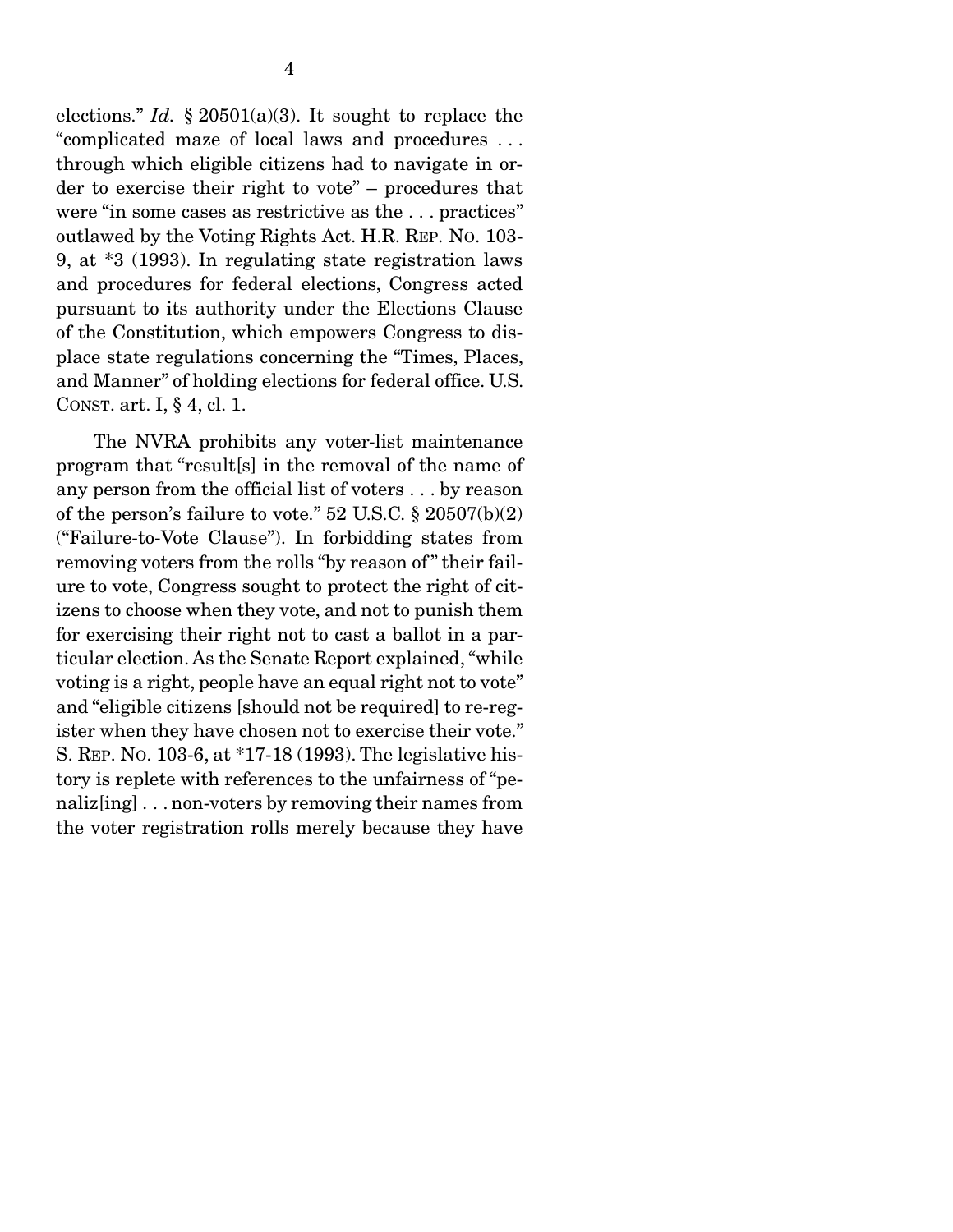failed to cast a ballot in a recent election."1 And Congress understood that the failure to vote does not mean that a voter has changed residence – given the sadly low turnout of American elections, that would suggest that half of the nation's voters change residence during every federal election cycle – which is clearly not the case. *See* S. REP. NO. 103-6, at \*18.

 Under the NVRA, failure to vote plays a very narrow role in the removal process; it serves solely as one component of a back-end procedure to *confirm* that a voter has changed residence, used only *after* the state has received an independent and affirmative indication that the voter has moved. The NVRA's model list-maintenance program, sometimes called the "safe

<sup>1</sup> S. REP. NO. 103-6, at \*17; *see also*, *e.g.*, *id.* at \*2 (The NVRA "provide[s] procedures and standards regarding the maintenance [of registration rolls] to assure that voters' names are maintained on the rolls so long as they remain eligible to vote in their current jurisdiction and to assure that voters are not required to reregister except upon a change of voting address to one outside their current registration jurisdiction."); *id.* at \*18 ("[P]urging for non-voting tends to be highly inefficient and costly. It not only requires eligible citizens to re-register when they have chosen not to exercise their vote, but it also unnecessarily places additional burdens on the registration system because persons who are legitimately registered must be processed all over again."); H.R. REP. NO. 103-9, at \*15 (expressing concern that state list-maintenance programs "may result in the elimination of names of voters from the rolls solely due to their failure to respond to a mailing"). Congress was aware this practice had the effect, and in some cases the purpose, of reducing registration rates and, consequently, participation in federal elections. *E.g.*, H.R. REP. NO. 103-9, at \*2 (identifying "annual reregistration requirements" as among "the techniques developed to discourage participation" around the turn of the twentieth century); S. REP. NO. 103-6, at \*3 (same).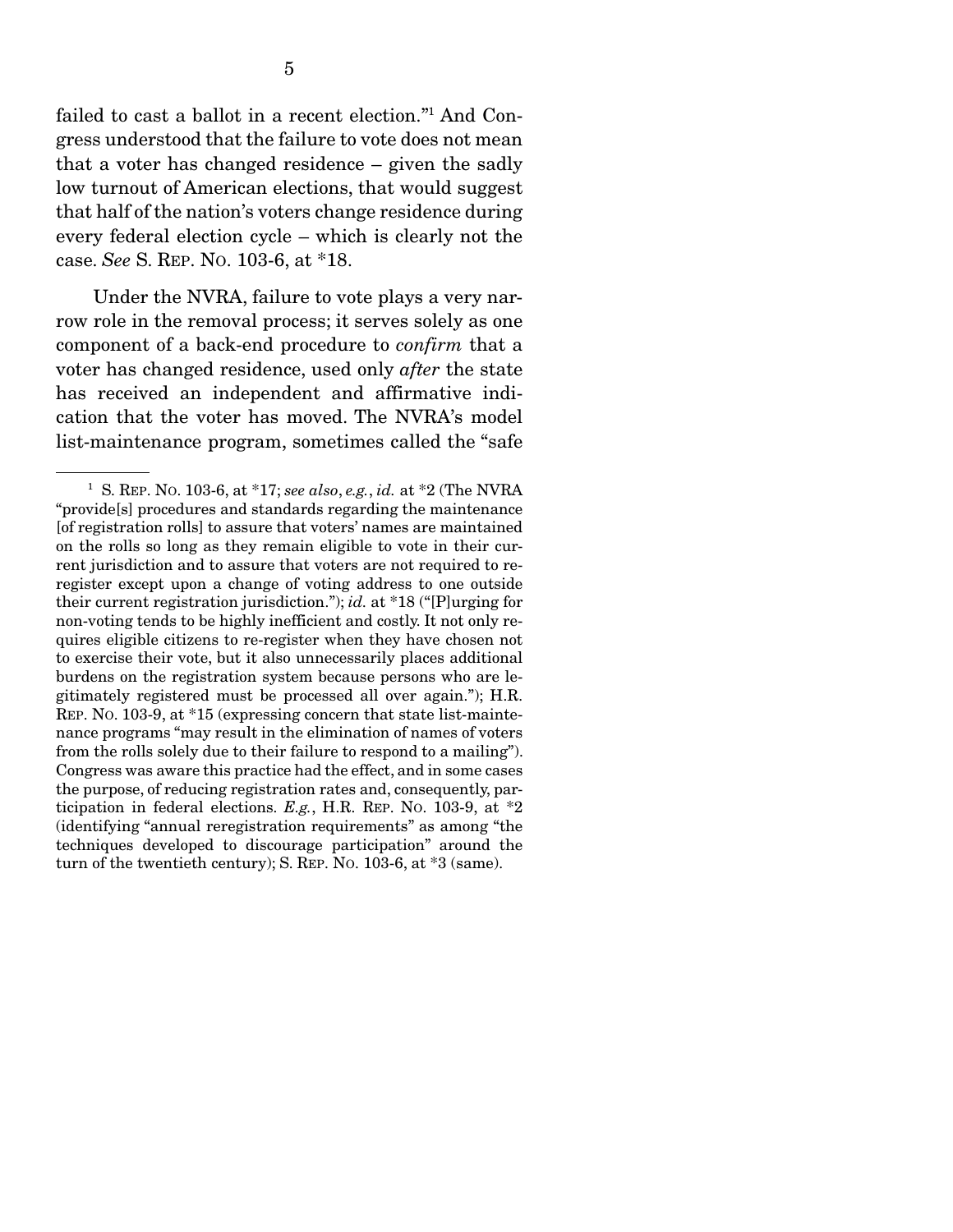harbor," demonstrates how one's failure to vote can be part of the back-end confirmation process. As described in Section 8(c) of the NVRA, states may use information obtained from the U.S. Postal Service's National Change of Address ("NCOA") system, a database of individuals and businesses that have forwarding addresses on file with the Postal Service, to identify voters who may have moved out of the relevant voting district. *See* 52 U.S.C. § 20507(c)(1). Once a state has received NCOA information for a particular voter, the NVRA allows the state to initiate a procedure designed to confirm the address change. That confirmation process starts by the state mailing the voter a notice to which the voter may respond to confirm or correct the change-of-address information. The voter's registration may then be canceled only if the voter: (1) confirms a change in residence out of state or to a new jurisdiction within the state where the voter would need to reregister; or (2) fails to respond to the notice and fails to vote during the two subsequent federal election cycles. *Id.* § 20507(d)(1) ("Address-Confirmation Procedure").

 In sum, failure to vote may play only a narrow role at the end of the NVRA removal process – as part of a carefully articulated procedure designed to *confirm*  that a voter has changed residence *after* the state receives independent and affirmative information that the voter may have moved (such as from the Postal Service's NCOA system under the NVRA "safe harbor"). To be sure, states are not limited to using the NCOA system – other information affirmatively indicating a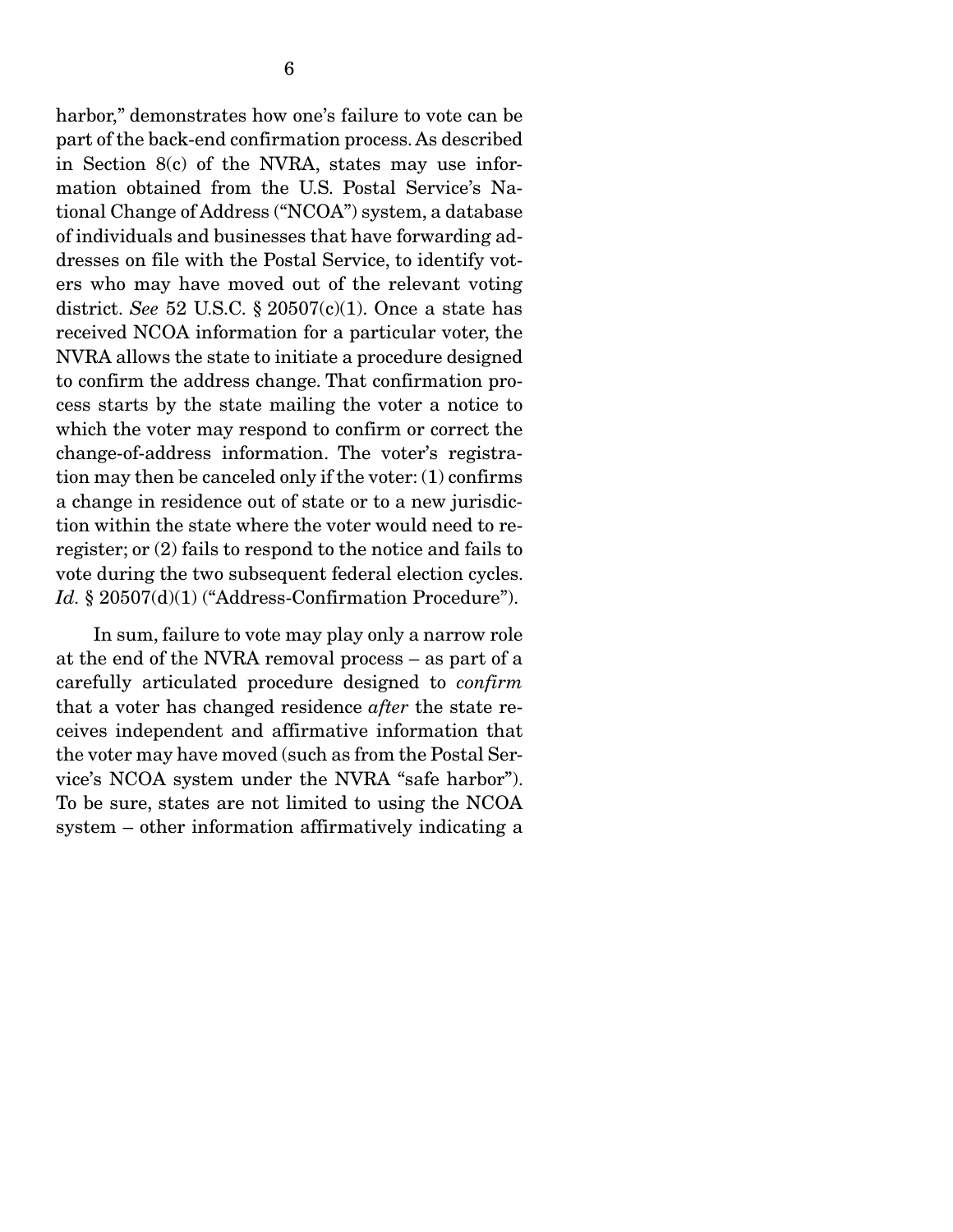change of address may be used to initiate the removal process. But by prohibiting removal of voters "by reason of" failure to vote, Congress expressly determined that mere failure to vote cannot *itself* be the reason for initiating the NVRA's Address-Confirmation Procedure. *See id.* § 20507(a)-(d).

 With the passage of the Help America Vote Act of 2002 ("HAVA"), Congress required states to establish a computerized statewide voter-registration database, and mandated that the database be maintained in accordance with the procedures and requirements of the NVRA. *See id.* § 21083. The specific provision in HAVA that Petitioner claims superseded and altered the NVRA is Section  $303(a)(4)(A)$ , which provides that:

The State election system shall include . . . [a] system of file maintenance that makes a reasonable effort to remove registrants who are ineligible to vote from the official list of eligible voters. Under such system, consistent with the [NVRA], registrants who have not responded to a notice and who have not voted in 2 consecutive general elections for Federal office shall be removed from the official list of eligible voters, except that no registrant may be removed solely by reason of a failure to vote.

*Id.* § 21083(a)(4)(A). Importantly, Congress took pains to explain that this provision should not be read as altering the NVRA's prohibition on removal "by reason of" a failure to vote: Not only does Section 303 itself require that it be construed "consistent with the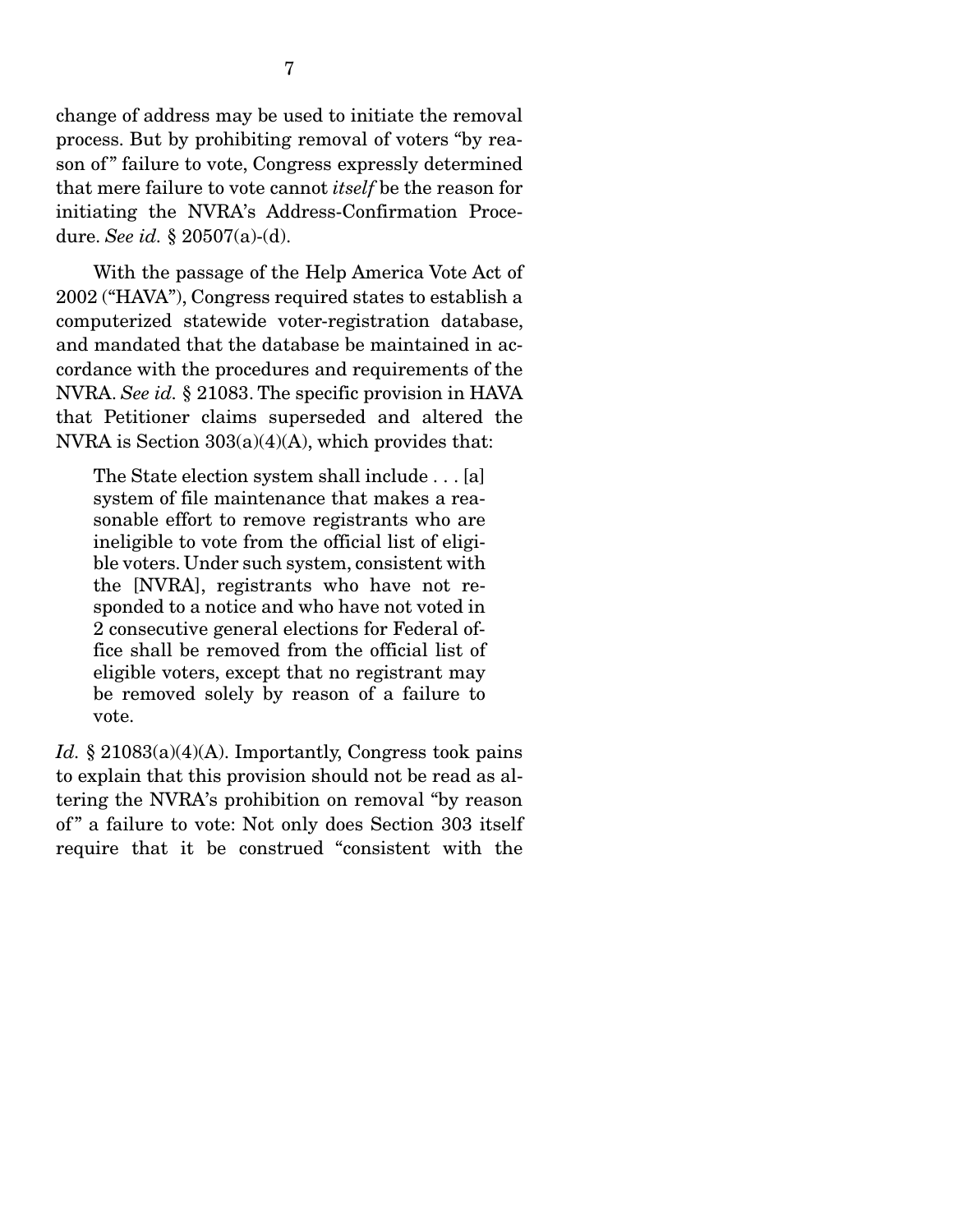[NVRA]," *id.*, but HAVA elsewhere provides that, with one exception not relevant here, "nothing in [Chapter 209, which includes Section 303,] may be construed to authorize or require conduct prohibited under [the NVRA], or to supersede, restrict, or limit the application of [the NVRA]." 52 U.S.C. § 21145(a).

 HAVA also added an explanatory proviso (the "Except Clause"), clarifying that even though a voter's failure to vote generally "shall not result in the removal" of the voter's name from the rolls, there is a singular exception: when a state is using one's failure to vote as part of the Address-Confirmation Procedure described above. *Id.* § 20507(b)(2). Reading HAVA's provision in context makes this clear:

Any State program or activity to protect the integrity of the electoral process by ensuring the maintenance of an accurate and current voter registration roll for elections for Federal office . . . shall not result in the removal of the name of any person from the official list of voters registered to vote in an election for Federal office by reason of the person's failure to vote, *except that* nothing in this paragraph may be construed to prohibit a State from using the procedures described in subsections (c) and (d) to remove an individual from the official list of eligible voters if the individual – (A) has not either notified the applicable registrar (in person or in writing) or responded during the period described in subparagraph (B) to the notice sent by the applicable registrar; and then (B) has not voted or appeared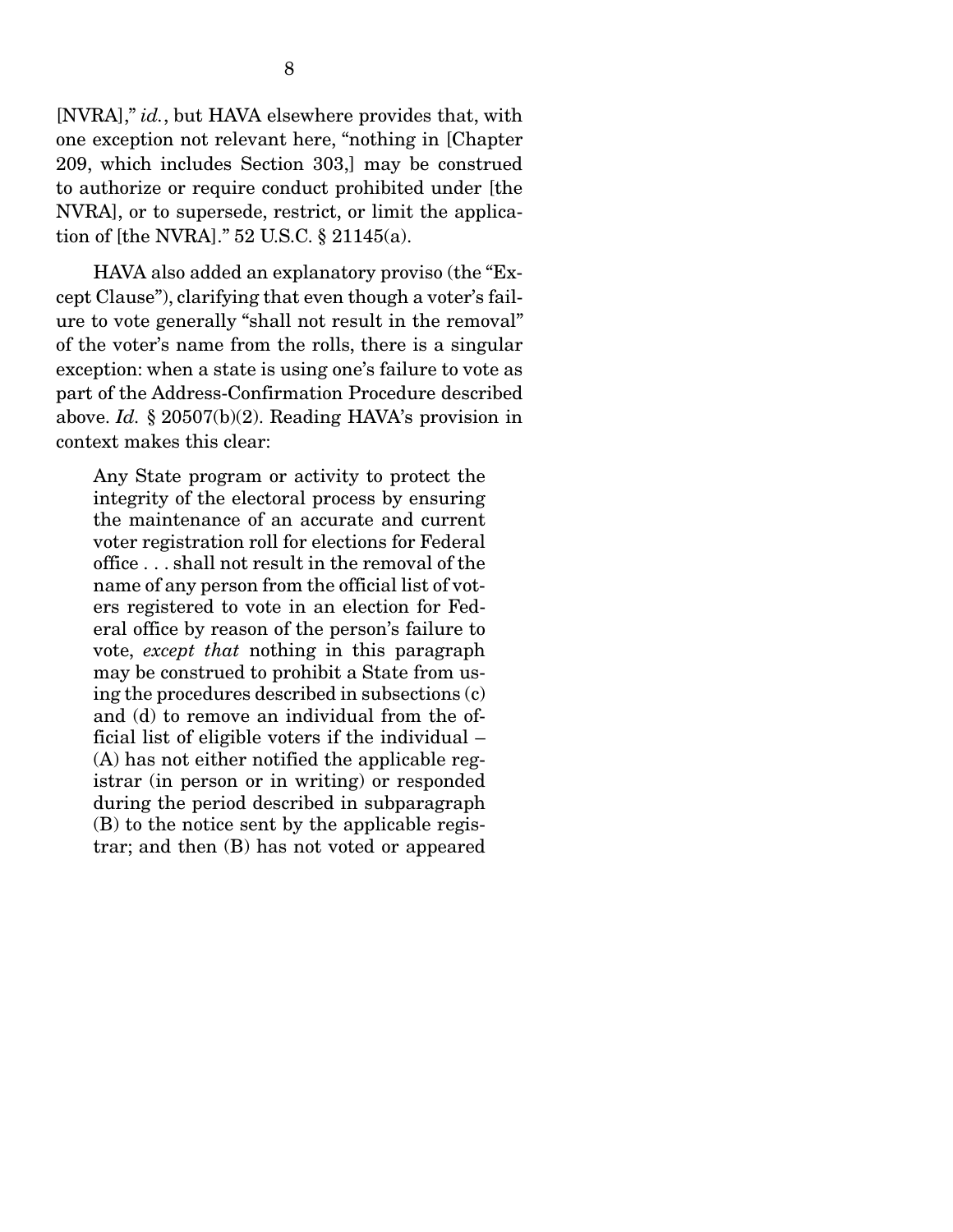to vote in 2 or more consecutive general elections for Federal office.

Id. (emphasis added). By citing subsections (c) and (d), *id*. § 20507(c), (d) – *i.e.*, the provisions describing the NVRA "safe harbor" and the Address-Confirmation Procedure – the Except Clause simply sought to clarify that while the Failure-to-Vote Clause prohibits using failure to vote as the reason for initiating removal, it does not prohibit using failure to vote as a component of the very specific Address-Confirmation Procedure that occurs *after* a jurisdiction receives affirmative information indicating that a voter has changed residence. *See* Pub. L. No. 107-252, § 903 (2002) (headnote describing the amendment as a "[*c*]*larification* of [the] ability of election officials to remove registrants from [the] official list of voters on grounds of [a] change of residence") (emphasis added); *see also* H.R. REP. NO. 107-730, at 81 (2002) (Conf. Rep.) (noting that HAVA "leaves NVRA intact, and does not undermine it in any way" and that "[t]he procedures established by NVRA that guard against removal of eligible registrants remain in effect").

#### B. Ohio's Supplemental Process

 This case only challenged a specific part of Ohio's process for voter-roll maintenance. In large part, Ohio's statutes adopt the NVRA's "safe harbor" provision, relying first on information from the U.S. Postal Service's NCOA system as evidence that a voter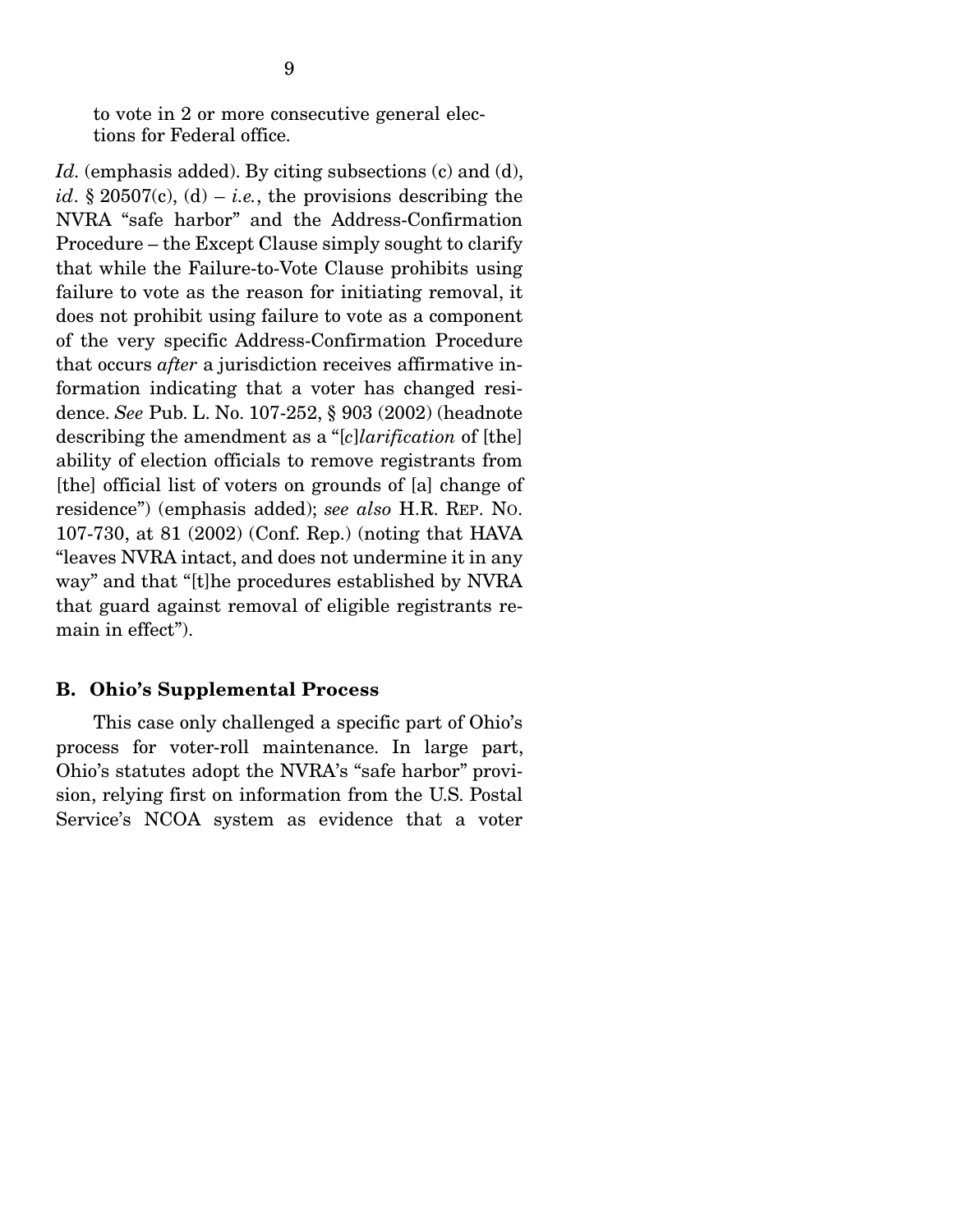has moved, and then tracking the NVRA's Address-Confirmation Procedure to cancel the voter's registration only if the voter fails to respond to a confirmation notice and fails to vote in the subsequent four years.

 Ohio's statutes also permit – but do not require – the Secretary of State to promulgate additional list maintenance procedures. OHIO REV. CODE  $\S 3501.05(Q)(1)$ (requiring the Secretary of State develop "[a] process for the removal of voters who have changed residence . . . including a program that uses the national change of address service provided by the United States postal system"). Under this authority, the Ohio Secretary of State has issued directives that establish a "Supplemental Process" in addition to the statutory safe harbor process.2 Under this process, Ohio presumes that a two-year period of voter inactivity  $-i.e.,$  missing a single federal election cycle – indicates that the voter "may have moved."3 Ohio thereby penalizes voters who decide not to vote, or are unable to do so, by initiating the Address-Confirmation Procedure – and then removing them if they take no further action beyond continuing not to vote.

<sup>2</sup> *See* Damschroder Decl., RE38-2, PageID#294; *see also*, *e.g.*, Directive No. 2015-25, "Chapter 3: Voter Registration," § 1.11(f), at 3-70 (December 15, 2015) ("Directive No. 2015-25"), *available at* https://www.sos.state.oh.us/SOS/Upload/elections/directives/2015/ Dir2015-25\_EOM-CH\_03.pdf. Similar directives have been issued biennially or, in recent years, annually since 1994. Damschroder Decl., RE38-2, PageID#294.

<sup>3</sup> *See*, *e.g.*, Directive No. 2015-25, at 3-71.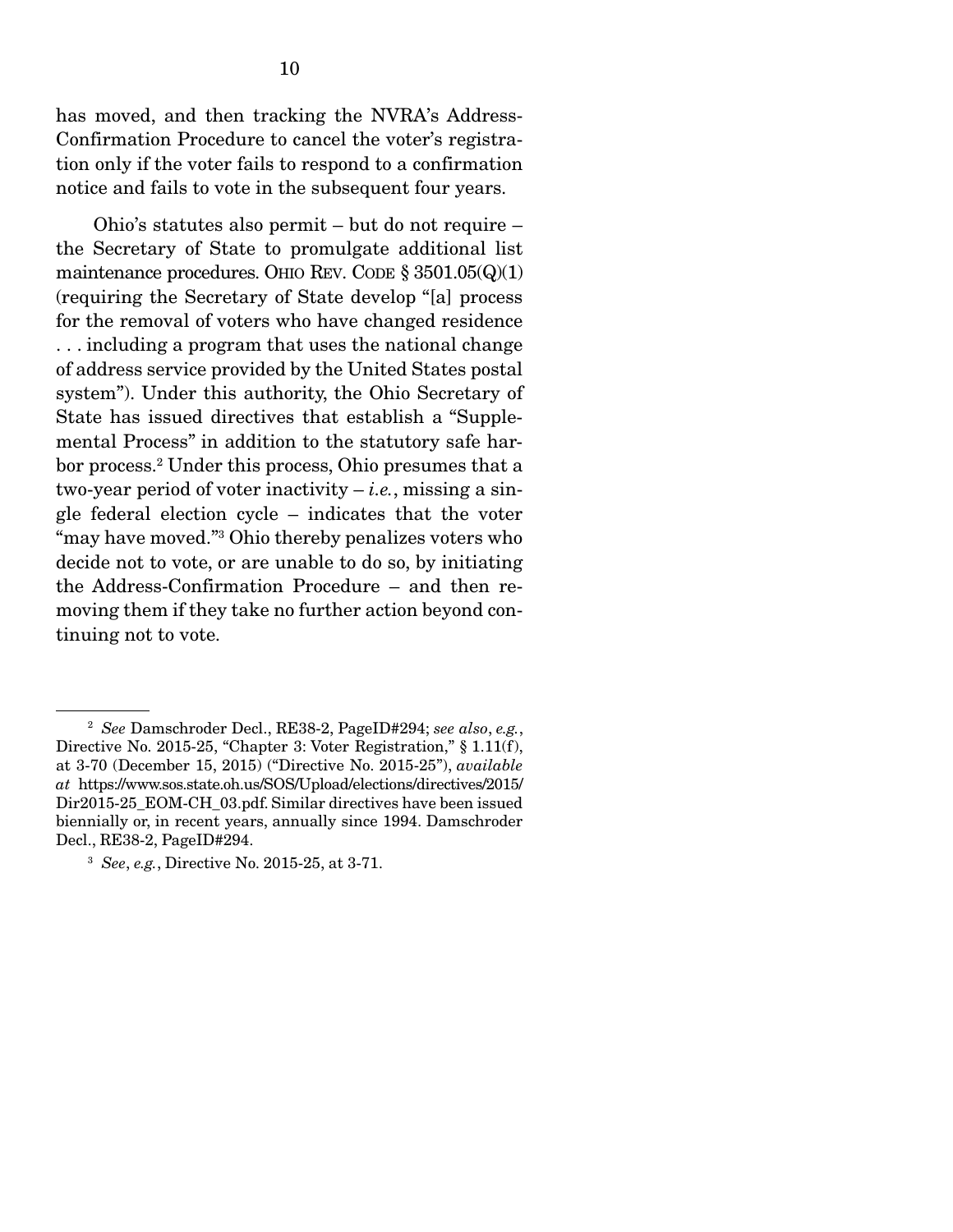#### C. The Proceedings Below

 On April 6, 2016, after having notified the Petitioner Secretary of State that Ohio's Supplemental Process violates Section 8 of the NVRA, Respondents filed suit in the U.S. District Court for the Southern District of Ohio. Complaint, RE1. After limited discovery and briefing, the district court granted judgment in favor of Petitioner on June 29, 2016. Pet. App. at 69a-70a. Respondents filed a notice of appeal the following day. Notice of Appeal, RE68. Because of the impending Presidential election, the Sixth Circuit ordered expedited briefing and argument. Order (Doc. 14), *A. Philip Randolph Inst. v. Husted*, No. 16-3746 (6th Cir. July 6, 2016).

 On September 23, 2016, the court of appeals reversed the district court's judgment, applying ordinary principles of statutory construction to conclude that the Supplemental Process "constitutes perhaps the plainest possible example of a process that 'result[s] in' removal of a voter from the rolls by reason of his or her failure to vote."4 Pet. App. at 24a.

<sup>4</sup> After concluding that Ohio's Supplemental Process violated Section 8's prohibition on removing voters from the rolls by reason of a failure to vote, the Sixth Circuit did not analyze Respondents' alternative argument that, in light of evidence that it consistently resulted in the erroneous removal of many eligible voters, the Supplemental Process also violates Section 8 because it does not constitute a "reasonable effort" to remove voters who have become ineligible by reason of a change in residence. *See* Pet. App. at 23a-24a.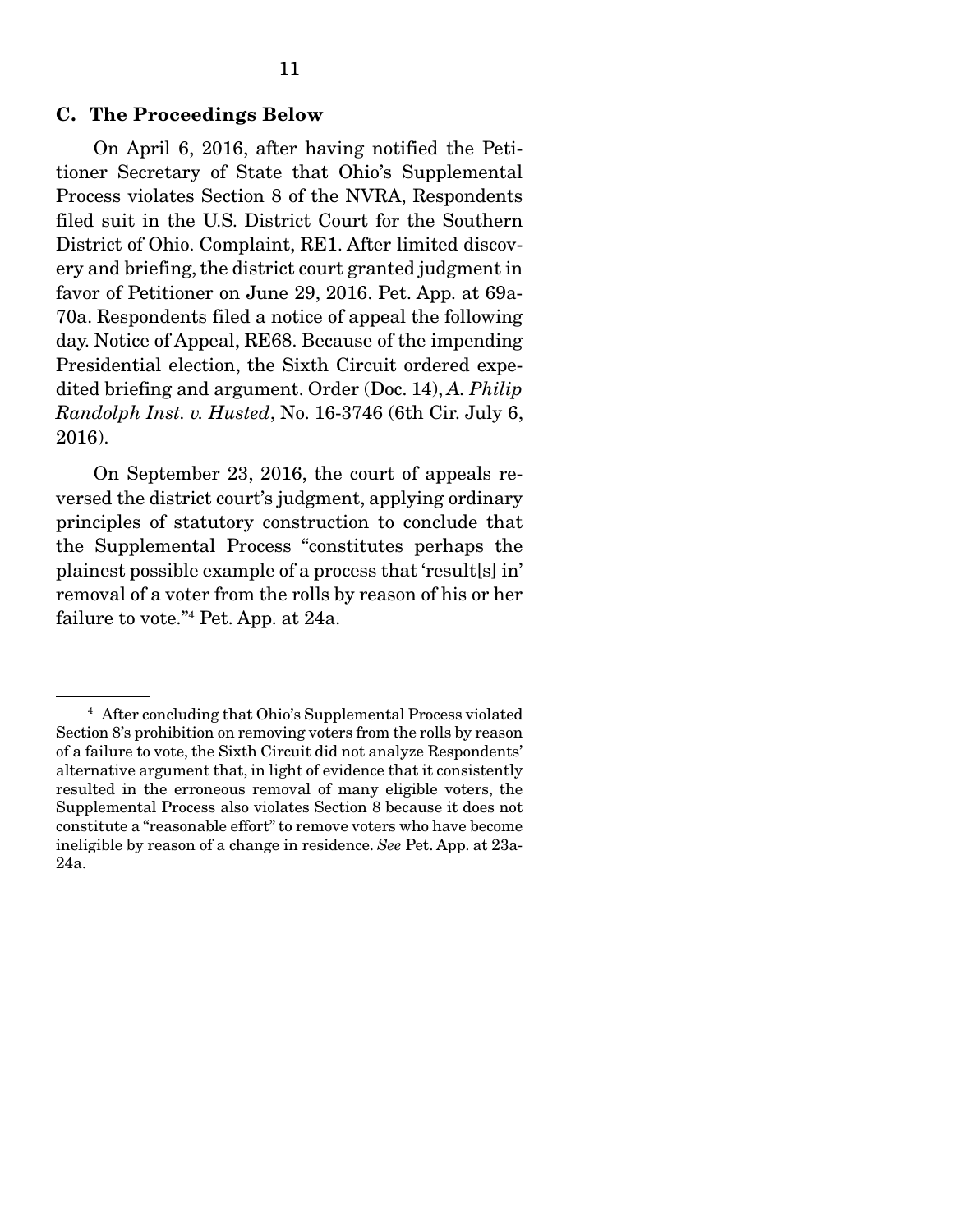The Sixth Circuit began with the text of Section 8 of the NVRA. It observed that under subsection (a), "each State shall . . . provide that the name of a registrant *may not* be removed from the official list of eligible voters *except*" under certain circumstances. *Id*. at 11a (quoting 52 U.S.C.  $\S$  20507(a)(3)). It noted that this provision was followed by "additional constraints on states' discretion," including the prohibition on removing voters based on their failure to vote. Pet. App*.* at 11a-12a. And it concluded that Ohio's Supplemental Process violated that mandate because it used a person's failure to vote as the trigger for a process that would result in removal if the voter took no further action. The court acknowledged the later enactment of HAVA – and the narrow exception for when failure to vote may be used in the confirmation process – but it also recognized HAVA's admonishment that it not "be construed to authorize or require conduct prohibited under [the NVRA], or to supersede, restrict, or limit the application of [the NVRA]." *Id*. at 12a (quoting 52 U.S.C. § 21145(a)).

The Sixth Circuit then applied several settled canons of statutory construction to reject Petitioner's argument that he could use the failure to vote under the Supplemental Process to trigger removing someone from the rolls. First, examining the NVRA's text, the court applied the canon of statutory construction requiring courts to "proceed from the understanding that unless otherwise defined, statutory terms are generally interpreted in accordance with their ordinary meaning." Pet. App. at 21a (quoting *Sebelius v. Cloer*,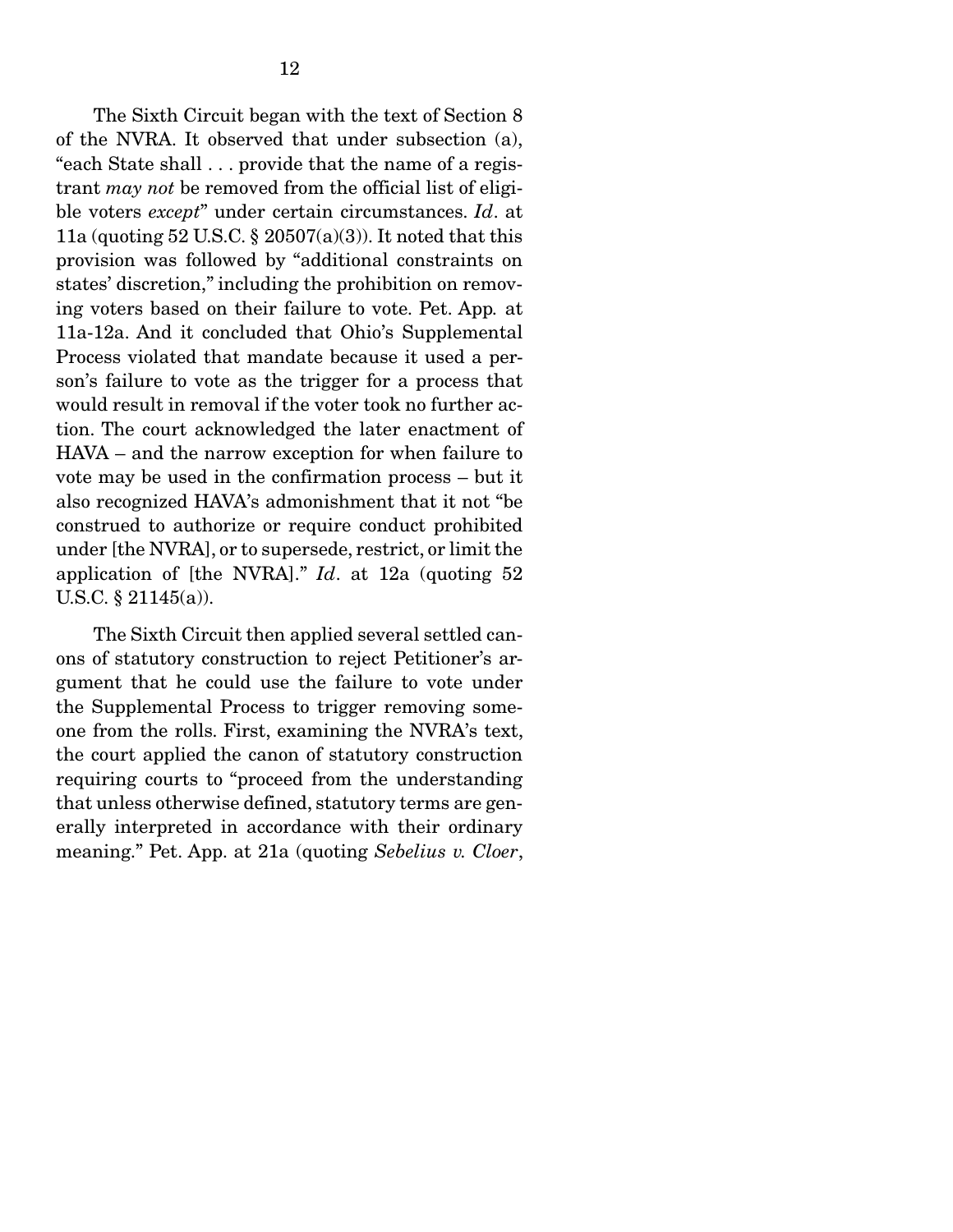133 S. Ct. 1886, 1893 (2013)). The court observed that "Webster's dictionary defines 'result' as 'to proceed or arise as a consequence, effect, or conclusion.' " Pet. App*.* at 21a (citation omitted). It then reasoned that "the Supplemental Process' trigger provision explicitly uses a person's failure to engage in any 'voter activity' – which includes voting – for two years as the 'trigger' for sending a confirmation notice." *Id.* Thus, "[u]nder the ordinary meaning of 'result' the Supplemental Process would violate the prohibition clause because removal of a voter 'proceed[s] or arise[s] as a consequence' of his or her failure to vote." *Id.* 

Second, the court rejected Petitioner's contention that the NVRA's Failure-to-Vote Clause was "given a more narrow interpretation by . . . HAVA," which provides that "no registrant may be removed *solely* by reason of a failure to vote." Pet. App. at 21a-22a (quoting 52 U.S.C. § 21083(a)(4)(A)). The Sixth Circuit reasoned that the term "solely" did not preclude a finding that Ohio's Supplemental Process violated the NVRA because "operation of the Supplemental Process' trigger is ultimately based 'solely' on a person's failure to vote." Pet. App*.* at 22a. Applying the rule against surplusage, the court rejected Petitioner's argument that HAVA's use of the term "solely" showed that the NVRA was intended simply to prohibit states from removing voters for failing to vote without following the NVRA's Address-Confirmation Procedure. Observing that the NVRA, under Section 8(d), *always* requires a state to use the Address-Confirmation Procedure when removing voters, the court held that Petitioner's reading of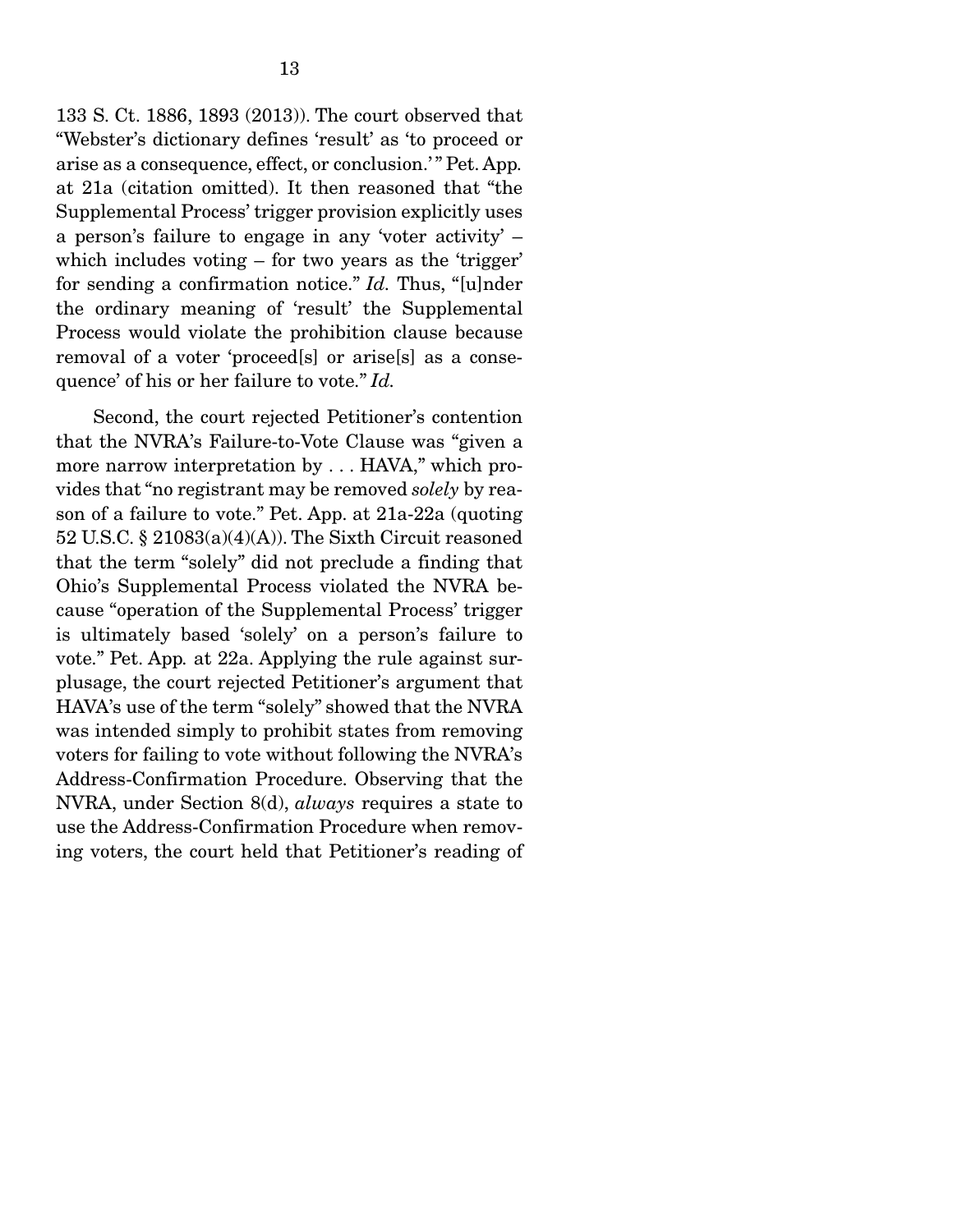"solely" left no room for the Failure-to-Vote Clause to have any effect. If HAVA's restriction on removing voters "solely" for failure to vote meant only that a state had to follow the confirmation procedures of Section 8(d), the Failure-to-Vote Clause would be reduced to mere surplusage: Any program that complied with Section 8(d) would be permissible under the Failure-to-Vote Clause and thus, the Failure-to-Vote Clause would be unnecessary. *Id*. at 17a-18a. And the court appropriately declined " 'to adopt an interpretation of a congressional enactment which renders superfluous another portion of that same law.' " *Id.* at 23a (quoting *United States v. Jicarilla Apache Nation*, 564 U.S. 162,  $185\ (2011))$ . $^5$ 

 Accordingly, the court of appeals reversed the district court's judgment and remanded for further proceedings with respect to a remedy for the state's NVRA violation.

 On remand, the district court entered an interim injunction, which applied only to the November 2016 election. Under that injunction, any provisional ballot cast by certain voters who were removed pursuant to the Supplemental Process would be counted. Specifically, the district court ruled that, for the November 2016 General Election: (1) any voter who had been purged under the Supplemental Process in 2011, 2013,

<sup>&</sup>lt;sup>5</sup> For substantially the same reasons, the Sixth Circuit rejected Petitioner's argument that HAVA's Except Clause provides affirmative authorization for Ohio's Supplemental Process – an argument Petitioner seems to abandon in this petition. *See* Pet. App. at 15a-18a.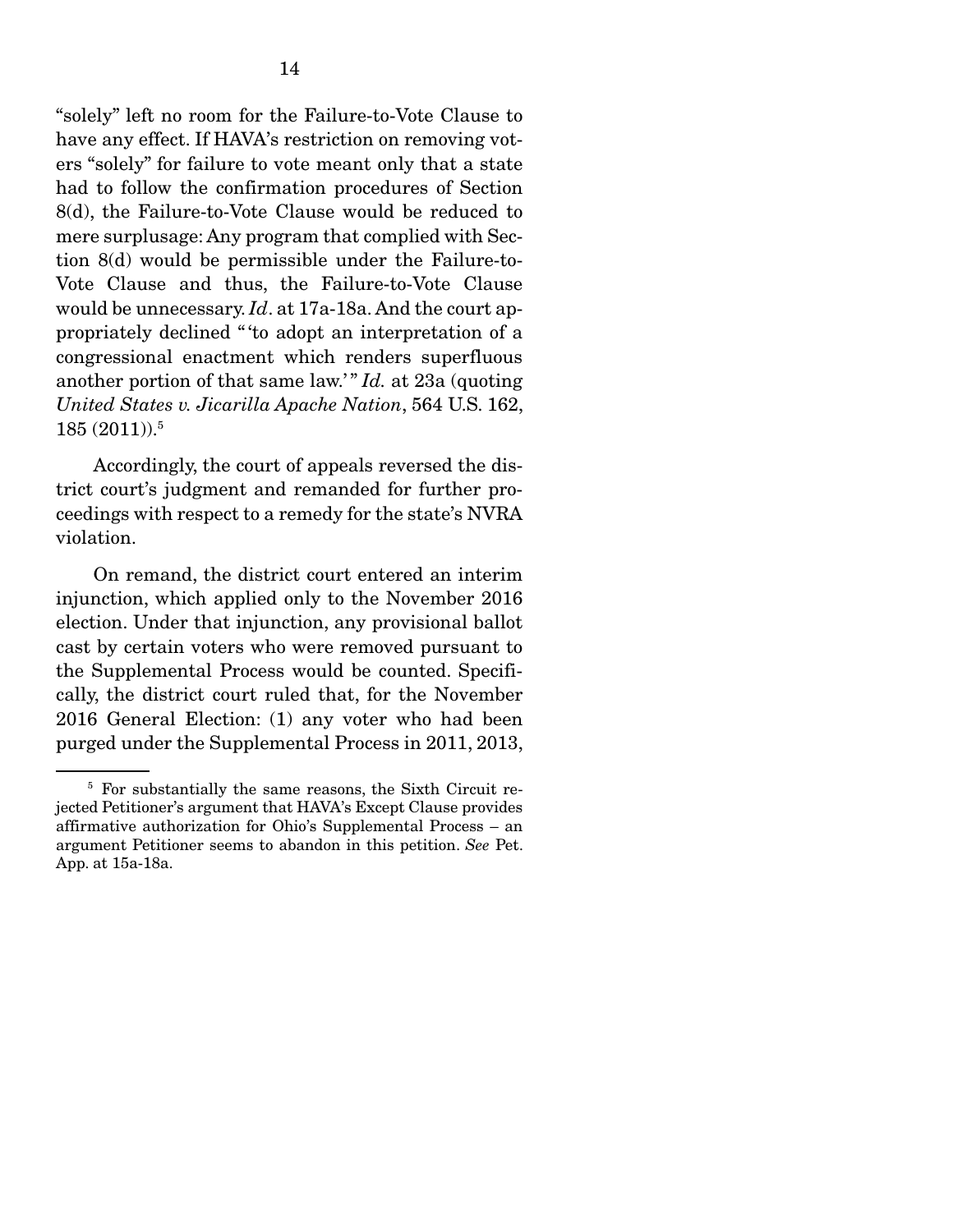or 2015 must be able to cast a provisional ballot inperson at their early voting location or on Election Day, and (2) that such provisional ballots would be counted so long as the voter continued to reside in the county where they were registered at the time that they were unlawfully removed from the registration rolls and the voter had otherwise remained continuously eligible since last voting.Pet. App. at 94a-100a. Petitioner subsequently stipulated to court orders requiring the Secretary of State to count ballots cast by two additional categories of voters affected by the Supplemental Process: (1) voters unable to vote in person due to illness or disability; and (2) uniformed and overseas voters.<sup>6</sup> As a result of these orders, at least 7,515 qualified Ohio voters who had been removed from the rolls pursuant to the Supplemental Process had their votes counted. Pet. at 14.

 Proceedings are ongoing before the district court. Because the decision of the court of appeals addressed only the issue of liability and the interim relief ordered by the district court applied only to the November 2016 election,7 the parties are engaged in additional discovery and proceedings concerning the appropriate permanent relief. Primarily, the parties dispute the number of eligible voters who have been affected by the

<sup>6</sup> *See* Joint Motion for Further Relief, RE91; Order, RE92; Order, RE93.

<sup>7</sup> Petitioner later stipulated to extend the interim relief to a special recall election held in Cuyahoga County, Ohio on December 6, 2016, *see* Joint Motion for Further Relief, RE94, but no ongoing preliminary injunction is in place pending final resolution of the litigation.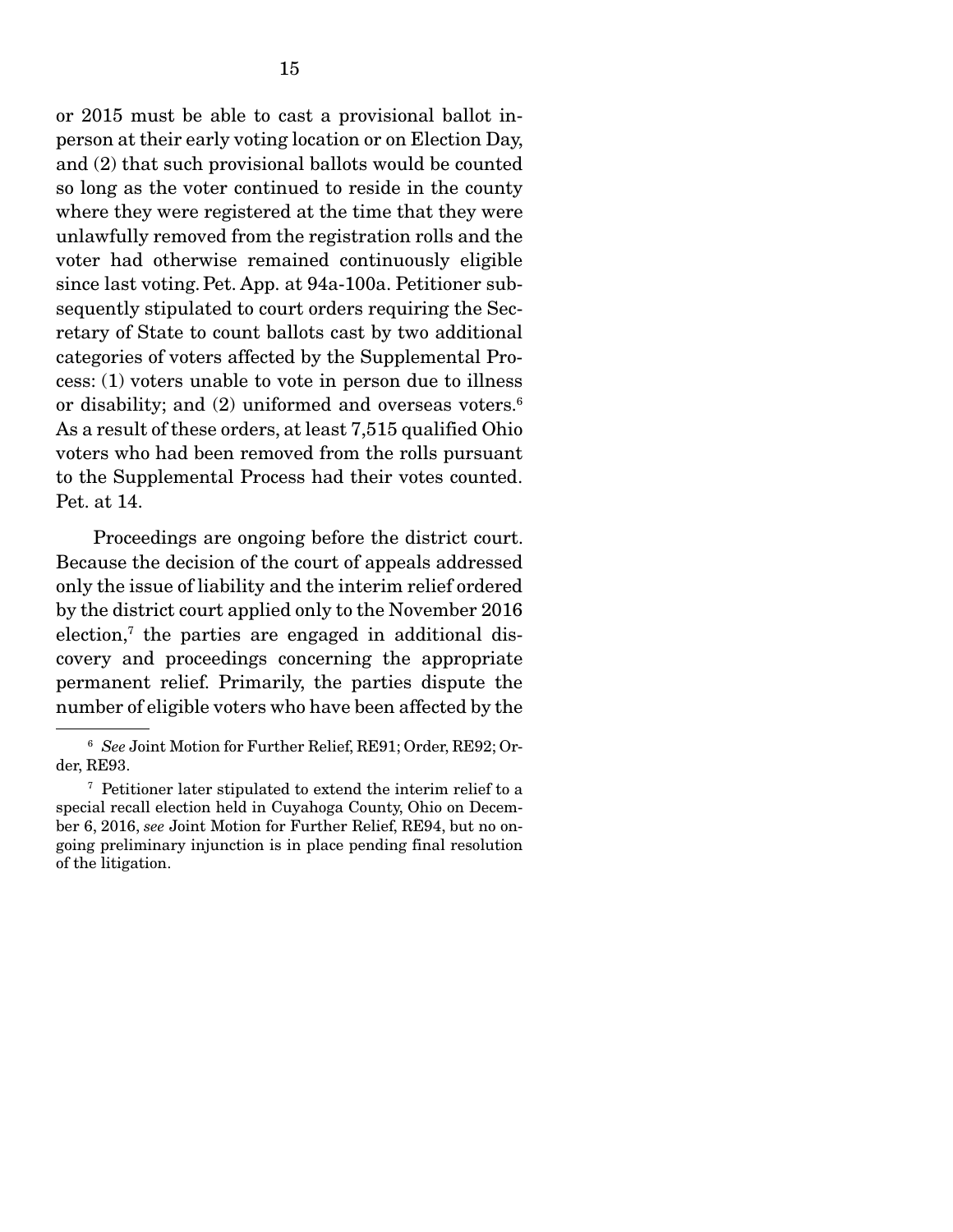Supplemental Process, and accordingly what form the permanent relief should take. The district court's interim order covers only those who cast a provisional ballot in the November 2016 General Election, and does not include those who chose not to vote in that election but might wish to vote in the future, nor does it include certain other categories of voters affected by the Supplemental Process, such as vote-by-mail voters, who may have attempted to vote in November but been unable to. Motions and briefing at the remedial phase of this case are set to conclude in the district court on July 25, 2017.

## REASONS WHY THE PETITION SHOULD BE DENIED

--------------------------------- ---------------------------------

 This Court should deny Petitioner's request for a writ of certiorari for four reasons. *First*, the Sixth Circuit is the only appellate court that has addressed this issue, so there is no circuit conflict requiring this Court's resolution. *Second*, Petitioner has failed to establish that the Sixth Circuit's decision will have widespread impact, as the vast majority of the states that Petitioner contends are affected have list-maintenance procedures that are readily distinguishable from Ohio's Supplemental Process. *Third*, the Sixth Circuit's decision was correct and comports with the decisions of this Court. It applied settled canons of statutory interpretation to a federal statute that was duly enacted pursuant to Congress's constitutional authority over the states' voter-registration procedures for federal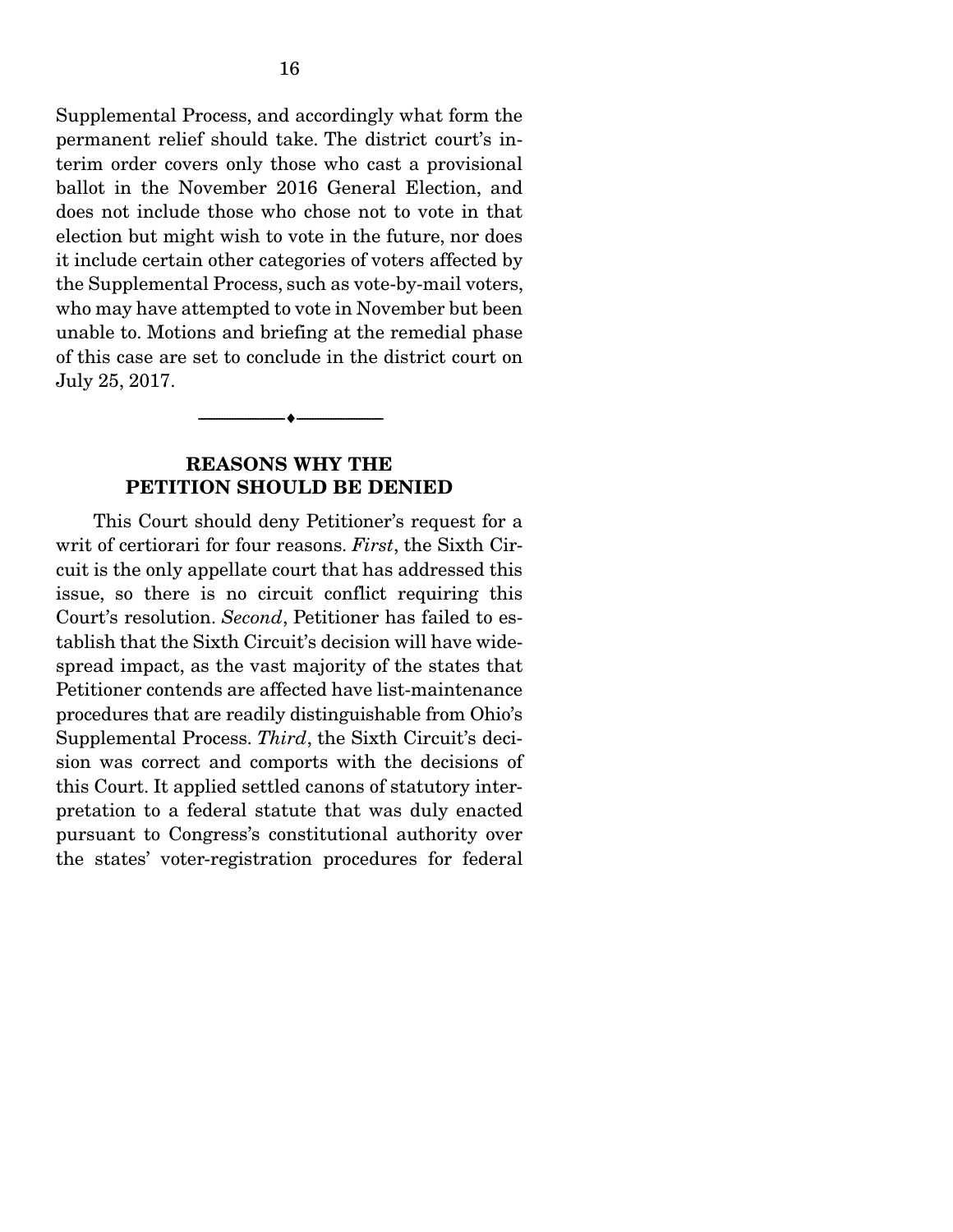elections. *Finally*, the decision below presents a poor vehicle for review given its interlocutory posture.

## I. THE SIXTH CIRCUIT'S DECISION DOES NOT CONFLICT WITH THE DECISION OF ANY OTHER COURT OF APPEALS.

 Petitioner does not – and cannot – contend that there is any split of authority among the courts of appeals on the question presented. No other court of appeals has even addressed the question of the scope and meaning of the NVRA's prohibition on removing voters from the rolls based on their failure to vote. The absence of a circuit split counsels strongly against this Court's review. *See* Sup. Ct. Rule 10(a); *see also Braxton v. United States*, 500 U.S. 344, 347 (1991) ("A principal purpose for . . . certiorari jurisdiction . . . is to resolve conflicts among the United States courts of appeals and state courts concerning the meaning of provisions of federal law."); *Magnum Imp. Co. v. Coty*, 262 U.S. 159, 163 (1923) ("The jurisdiction to bring up cases by certiorari from the Circuit Courts of Appeals was given . . . to secure uniformity of decision between those courts in the nine circuits.").

## II. PETITIONER HAS FAILED TO DEMON-STRATE THAT THE SIXTH CIRCUIT'S DE-CISION WILL HAVE WIDESPREAD IMPACT.

 The Sixth Circuit's decision was exceedingly narrow. It held simply that the NVRA prohibits the Ohio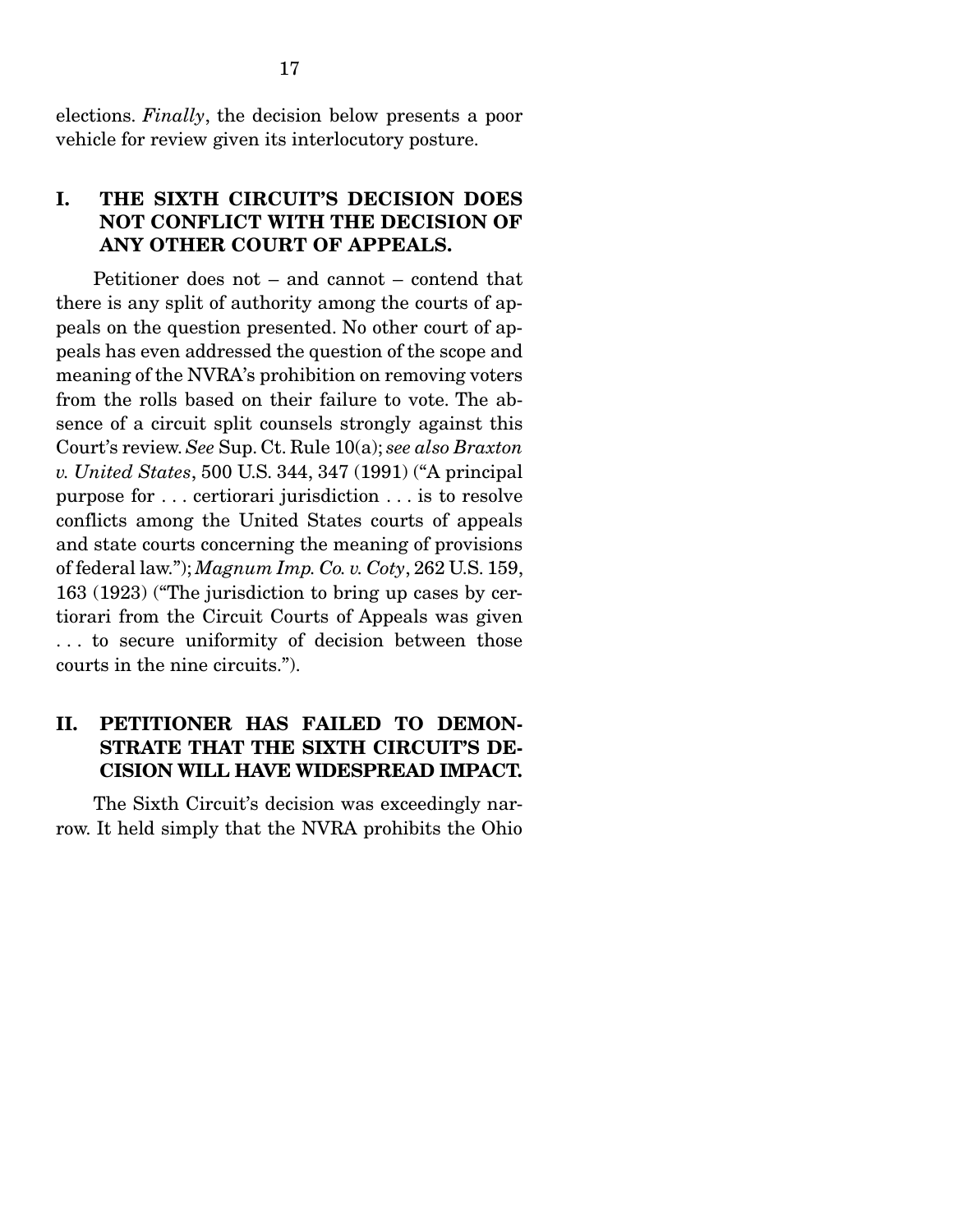Secretary of State from relying solely on a voter's failure to vote to initiate a process for removing the voter from the rolls. Petitioner references "many States" that he contends have practices similar to Ohio's Supplemental Process. Pet. at 17-19. The vast majority of states across the nation, however, including almost all of the states cited by Petitioner, have established rollmaintenance practices that, unlike Ohio's Supplemental Process, use independent and reliable information that an individual has changed address – not a mere failure to vote – to initiate the Address-Confirmation Procedure set forth in Section 8 of the NVRA to ensure that the voter has moved. Moreover, nothing in the Sixth Circuit's decision prevents states from using the many available tools for maintaining their voter rolls that do not improperly rely on failure to vote.

## A. The Majority of States Petitioner Cites Do Not Have Processes Comparable to Ohio's for Removing Voters from the Rolls.

 In five of the states Petitioner cites – Alaska, Florida, Rhode Island, South Dakota, Missouri, and Kansas – the NVRA's Address-Confirmation Procedure is not triggered by a mere failure to vote as it is under Ohio's Supplemental Process. Rather, in these states, the process for removing a voter based on change of address is initiated after election-related mail to the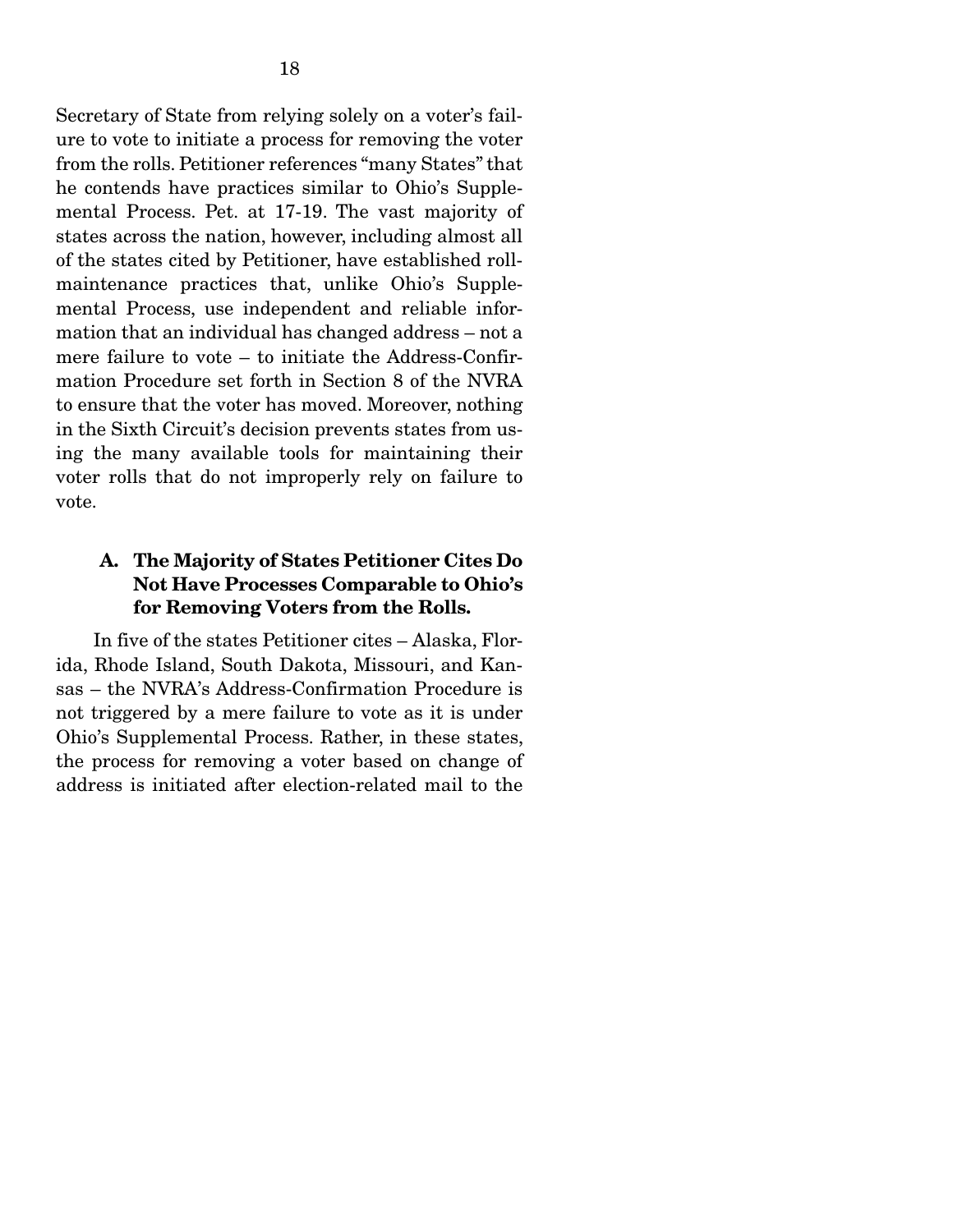voter is returned as undeliverable.8 Pet. at 18 (citing ALASKA STAT. § 15.07.130(a)-(b); FLA. STAT. § 98.065(2)(c); R.I. GEN. LAWS § 17-9.1-27(b); S.D. COD-IFIED LAWS § 12-4-19; MO. STAT. §§ 115.181(2), 115.193; KAN. STAT.  $\S 25-2354(a)$ ). In some cases, the removal process may be started by the return of election-related mail that is sent to all registered voters in a jurisdiction. *E.g.*, FLA. STAT. § 98.065(2)(b). In others, the removal process is triggered when a postcard sent to voters who had not voted in one or more elections is returned as undeliverable. *E.g.*, *id.* § 98.065(2)(c); ALASKA STAT. § 15.07.130(a)-(b); *cf.* KAN. STAT. § 25- 2354(a) (permitting mass or targeted mailings). But even in those states, a mere failure to respond to that postcard would not result in the voter's removal; the postcard has to be undeliverable to the voter as addressed. In either case, therefore, only if the mailing is returned as undeliverable – providing evidence that the voter has changed residence *independent of the failure to vote –* do these states begin the removal process by sending a notice to that voter, and, if the notice is not returned, removing the voter from the rolls if the voter does not vote in the next two federal election cycles. None of these states would be required to amend

<sup>8</sup> Montana, too, uses returned mail as a trigger for the Address-Confirmation Procedure. MONT. CODE § 13-2-220. In Montana, however, the Change-of-Address-Confirmation Procedure may also be triggered when a voter does not respond to an initial confirmation mailing. This circumstance may raise issues similar to those present here, but the necessity of two confirmation mailings – as well as the fact that in Montana, voters can register on Election Day if they have been improperly purged – distinguishes the state's procedures from Ohio's. *See id.* §§ 13-2-220, 13-2-304.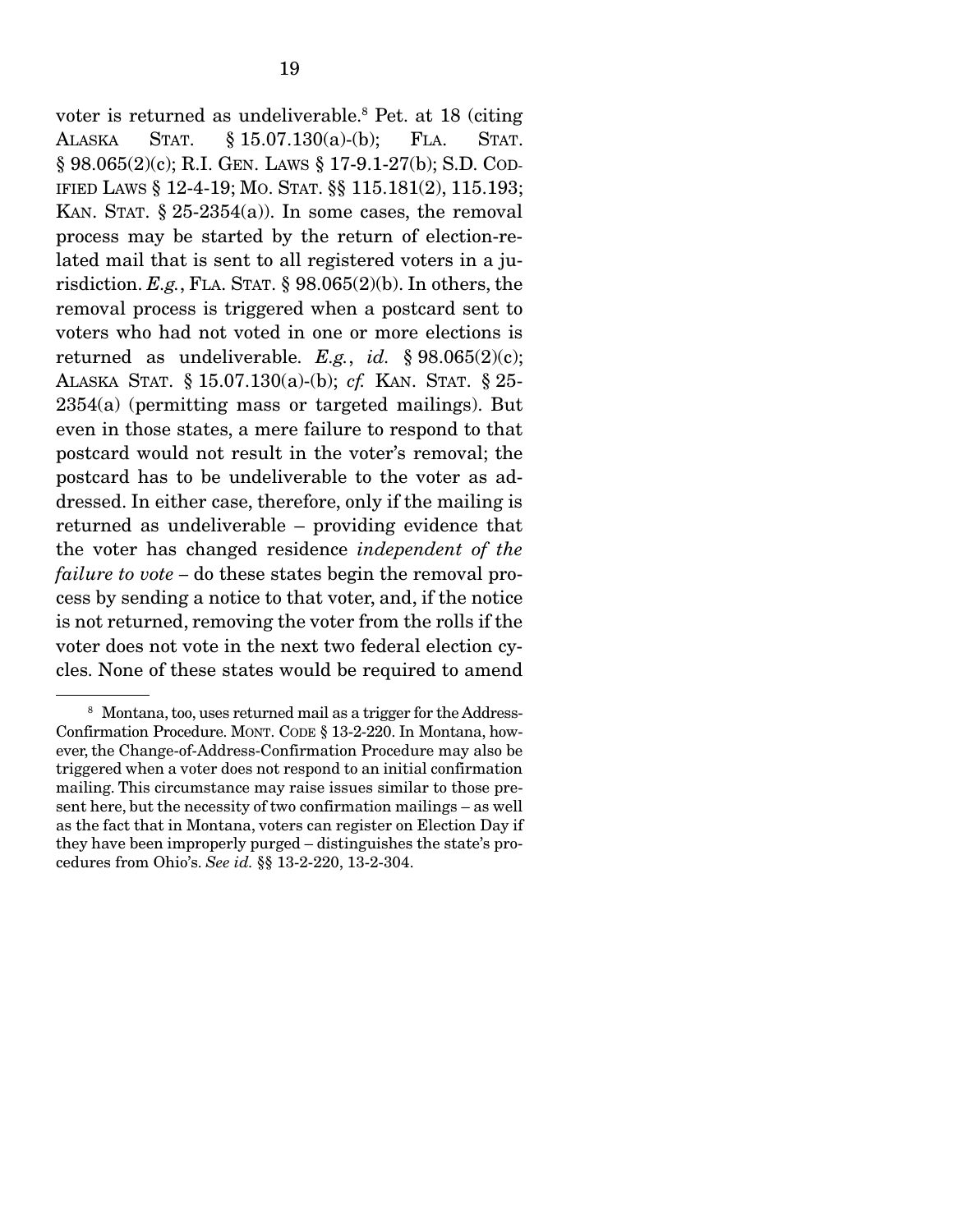its procedures based on the Sixth Circuit's decision below, which invalidated Ohio's Supplemental Process because it used failure to vote, and not independent evidence of a change of address, as the sole trigger for the Address-Confirmation Procedure.<sup>9</sup>

 Petitioner also points to North Carolina, Nevada, Arkansas, Kentucky, Louisiana, Texas, Mississippi, and South Carolina, asserting that, like Ohio, these states delegate to their chief election officials the authority to determine what roll-maintenance practices to deploy to identify voters who may have moved. Pet. at 18-19. But Petitioner offers no record evidence that *any* of these states' chief election officials have followed the example of the Ohio Secretary of State by promulgating a removal procedure triggered by nothing more

<sup>9</sup> Indeed, three of the states Petitioner identifies, Alaska, South Dakota, and California, did formerly have list-maintenance practices similar to Ohio's, but abandoned that practice in response to enforcement actions brought by the U.S. Department of Justice. *See* Letter dated Feb. 11, 1997, from Isabelle Katz Pinzler to Mark Barnett, Ex. 2 to Brief of the United States Department of Justice as *Amicus Curiae* ("DOJ Amicus Brief "), Doc. 29, *A. Philip Randolph Institute v. Husted*, No. 16-3746 (6th Cir. 2016), at 82-83; Letter dated Feb. 11, 1997, from Isabelle Katz Pinzler to Bruce M. Botelho, Ex. 3 to DOJ Amicus Brief, at 85-86; S.D. CODI-FIED LAWS § 12-4-19 (describing a process that relies on returned mail, not failure to vote, to trigger the Address-Confirmation Procedure); ALASKA STAT. § 15.07.130(a)-(b) (same); Joint Stipulation to Substitute Language, Ex. 1 to DOJ Amicus Brief, at 78 (stipulating to order requiring state to use undeliverable mail to trigger removal process rather than failure to vote); CAL. ELEC. CODE § 2224(a) (authorizing a residency confirmation postcard to be sent to nonvoters, but stating that non-voting shall not be used to trigger the removal process).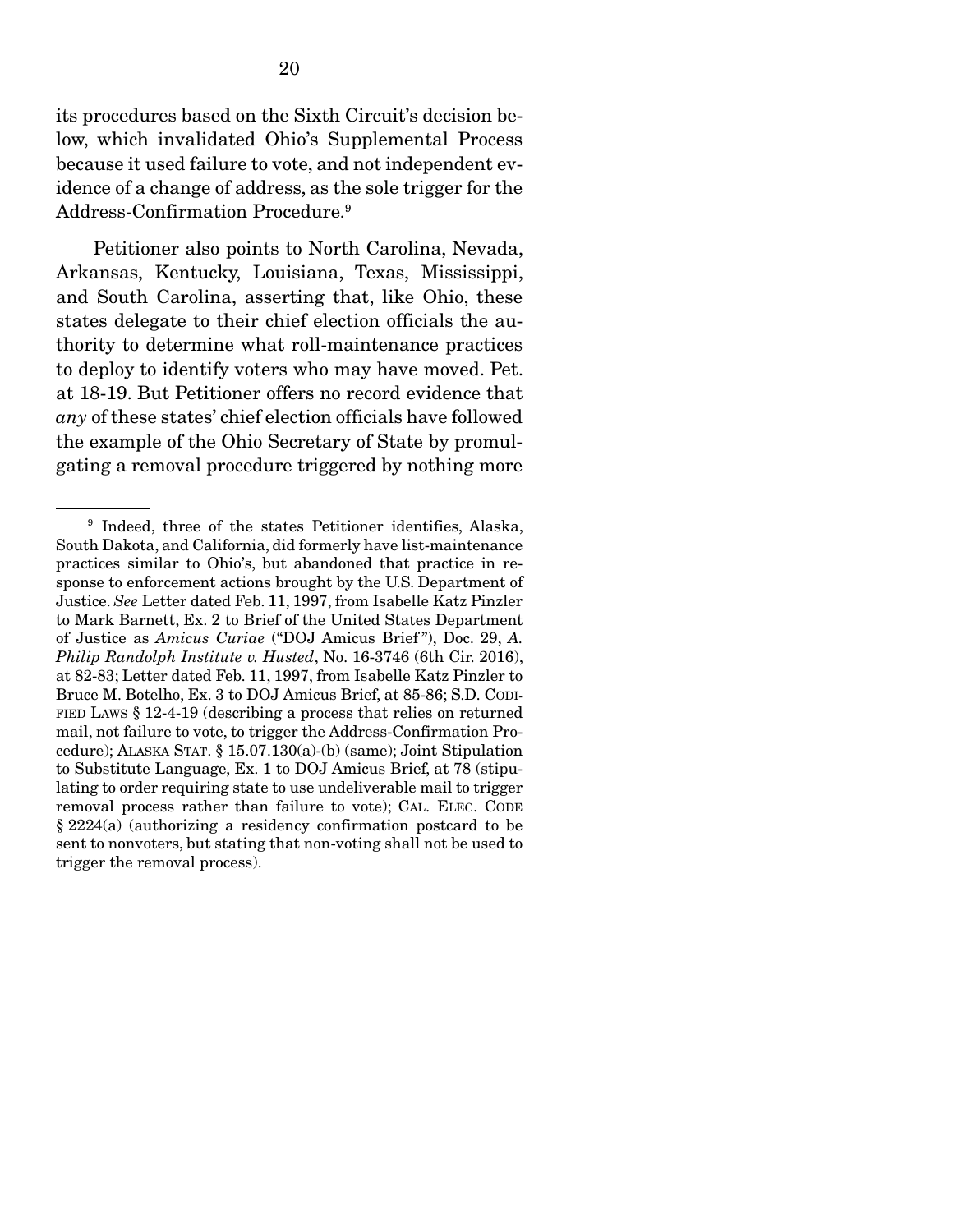than a failure to vote. Rather, Petitioner relies on rank speculation that some of these states "may have previously relied on nonvoting to send notices" or "could do  $\,$  so in the future."  $Id.^{10}$ 

 Likewise, Petitioner's citation to Illinois, Hawaii, and Iowa is misguided. Illinois and Hawaii maintain pre-NVRA statutes on their books that require the removal of infrequent voters with minimal or no notice, but Petitioner offers no evidence that either state is actually enforcing these provisions. *See* HAW. REV. STAT. § 11-17; 10 ILL. COMP. STAT. 5/4-17, 5/5-24, 5/6-58; ILL. ADMIN. CODE  $§ 216.50(b).$ <sup>11</sup> Iowa permits officials to

<sup>11</sup> Indeed, even under Petitioner's interpretation of the Failureto-Vote Clause, the NVRA prohibits the procedures laid out in Illinois's and Hawaii's statutes. *See* Pet. at 31 (arguing that purging non-voters without notice or a two-election-cycle waiting period is

 $10$  Grasping for support, Petitioner points to a 2009 press release from the South Carolina Election Commission and a Frequently Asked Questions page on the Nevada Secretary of State's website. Both documents self-evidently contradict Petitioner's claims. First, although it suggests that the State may once have conducted a confirmation process and removed voters based on a failure to vote, the South Carolina press release states that, unlike voters purged under Ohio's Supplemental Process, in South Carolina "[e]ven after being removed [for failing to vote], voters who are still eligible will be permitted to vote." Pet. at 19 (citing S.C. State Elections Comm'n, "SEC Sends Notice to Inactive Voters" (May 6, 2009), https://www.scvotes.org/node/181). Likewise, the relevant Nevada FAQ simply states that a voter who fails to respond to a confirmation notice and fails to vote may be purged, and goes on to state that a voter may receive such a notice if election mail is undeliverable or the voter has a change of address on file with the Postal Service, both valid under the NVRA. It does not say that a voter will be targeted for removal based on a failure to vote. *Id.* (Nev. Sec'y of State, Election Frequently Asked Questions, http://nvsos.gov/sos/elections/election-resources/faqs#453).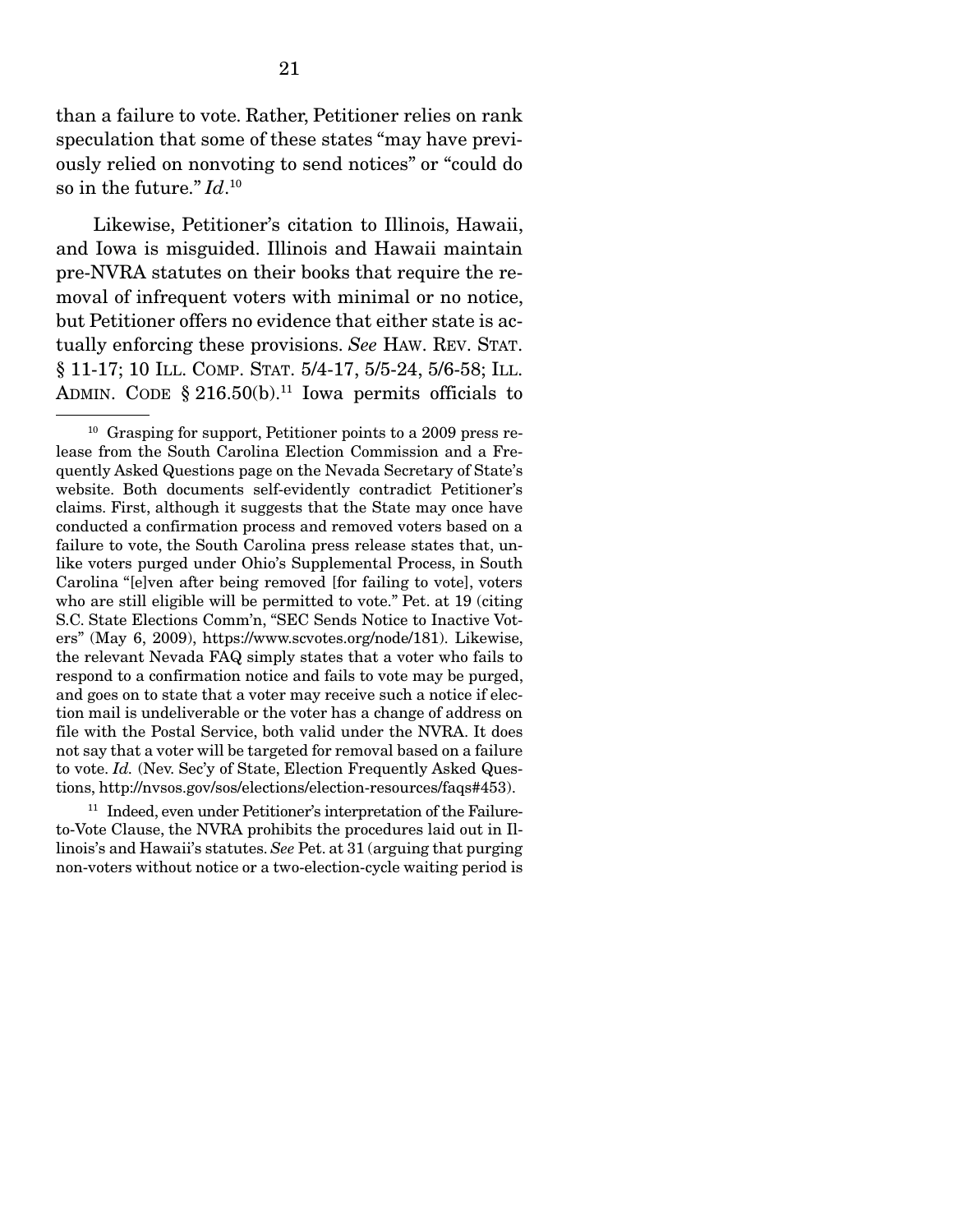send notices to voters who have not voted over a certain time, IOWA CODE § 48A.28(2)(b), but Petitioner offers no evidence that Iowa's election officials have actually exercised that authority and removed voters on this basis.

## B. More Development of the Law Is Needed in States that May Have Procedures Similar to Ohio's.

 Respondents are aware of only five states that currently employ procedures that might be implicated by the Sixth Circuit's decision: Tennessee, Georgia, West Virginia, Oklahoma, and Pennsylvania. Of these states, only Georgia's statute has been challenged in a case currently pending before the Eleventh Circuit. As to the others, the record is silent as to how they implement their procedures, and whether they take additional steps to ensure that eligible individuals are not erroneously removed from the rolls "by reason of " their failure to vote. The absence of such evidence only underscores the value of allowing the issue to percolate in the lower courts.12 And even if these states' listmaintenance practices are similar to Ohio's, that is all

unlawful under the NVRA). Thus, even if the Sixth Circuit's decision were reversed, these statutes would still be preempted by the NVRA.

 $12$  Even among these states, Ohio's Supplemental Process is the most aggressive. Ohio has the *shortest* failure-to-vote trigger – a period of only two years – and, as a result, will presumably have a higher percentage of eligible voters erroneously subjected to the removal procedure.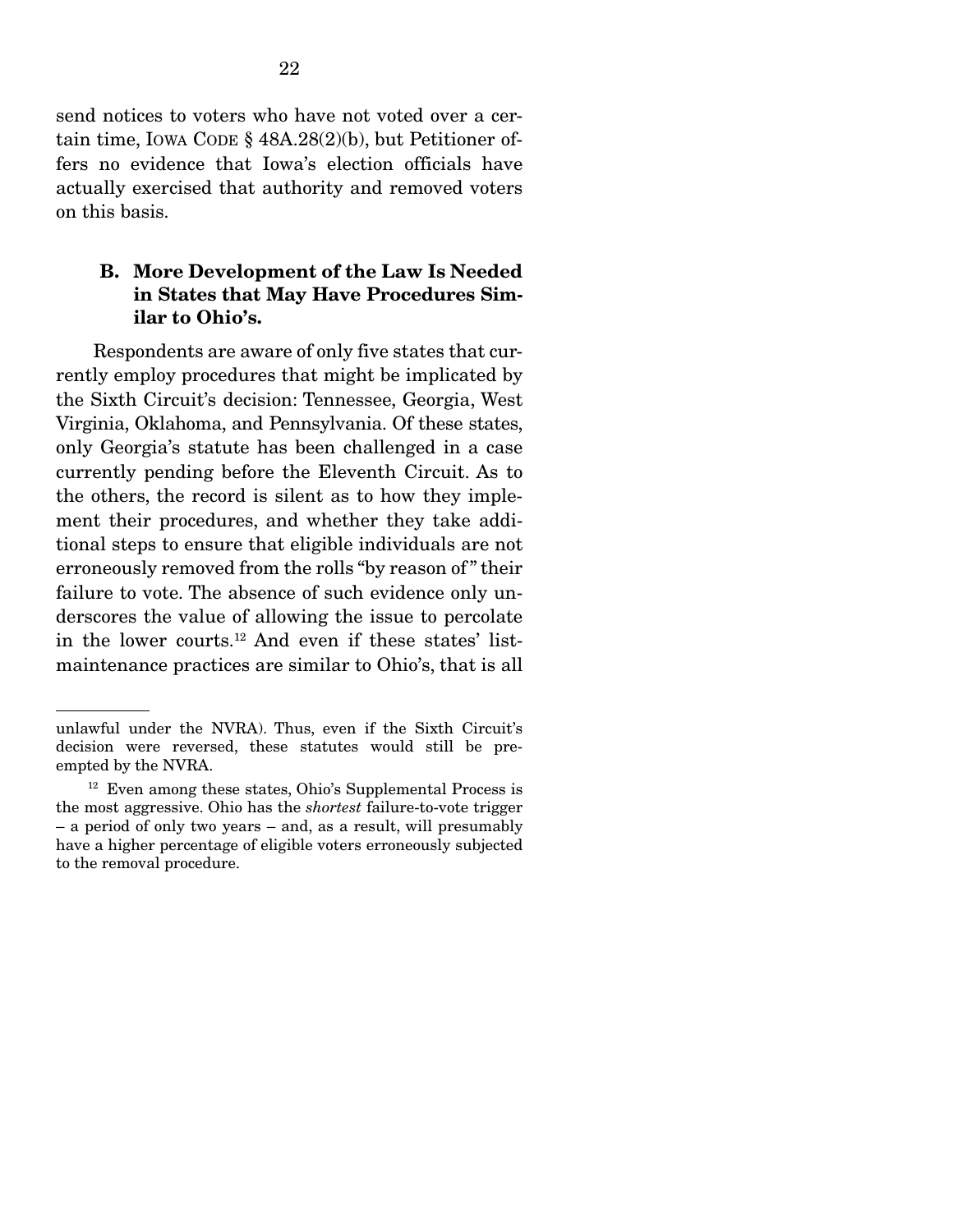the more reason for this Court to allow other circuits to weigh in on the matter before reviewing the question presented here.

 The decision below, therefore, will not have the widespread impact that Petitioner claims, as the vast majority of states Petitioner cites will not be affected at all, and Petitioner's concern that an unspecified number of states will now face lawsuits over this narrow issue, *see* Pet. at 19-21, is unfounded. Without further percolation in any of these other states, or in any other court of appeals, there is no basis for this Court's intervention.

## C. Ohio Has Ample Means to Maintain Accurate and Up-To-Date Voter Registration Rolls.

 Petitioner also asserts that the question presented implicates important questions concerning election integrity because it "eliminat[es] *one* method" for removing voters from the voter rolls. *Id.* at 14 (emphasis added). Many other methods for voter-list maintenance remain at Petitioner's disposal, however, such as the methods used by at least 38 other states around the country whose practices in no way resemble Ohio's. Indeed, Petitioner himself is *already* using other listmaintenance procedures not impacted by the Sixth Circuit's ruling, including the NVRA safe harbor, statewide mailings to all registered voters, and membership in the Electronic Registration Information Center ("ERIC"), an interstate data-sharing system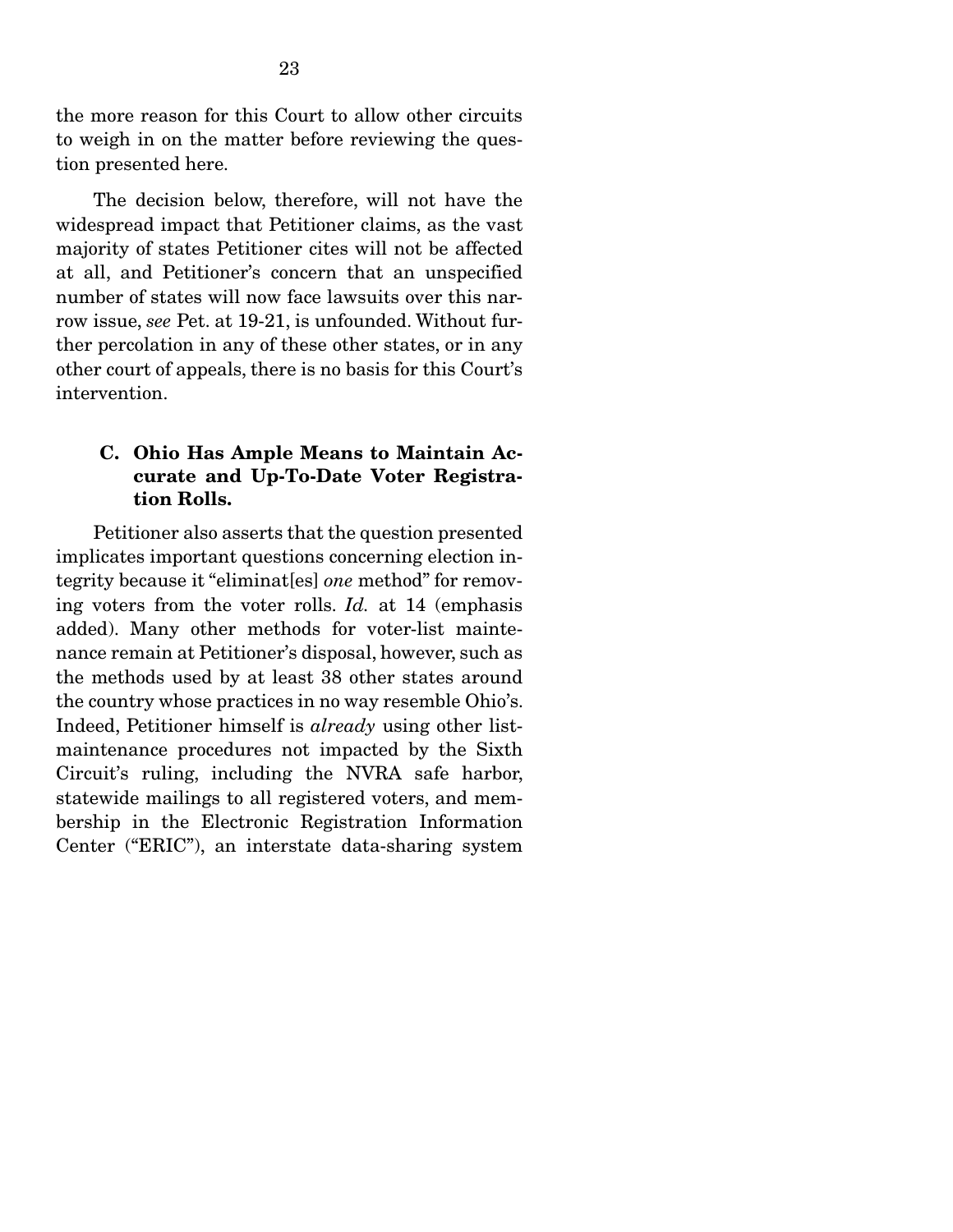that aggregates data from voter-registration lists, motor-vehicle departments, and other sources to identify individuals who have likely died or moved outside their jurisdiction of registration. *Id*. at 34.

 While Petitioner has shown no actual impact on election integrity arising from the inability to purge infrequent voters, the harm avoided by the interim injunction was substantial. Petitioner readily acknowledges that the Supplemental Process removed at least 7,515 registered and eligible Ohio voters who would have been denied their right to vote this past November absent the decision of the court of appeals. Depriving qualified voters who have properly registered of their right to vote simply because they have not voted in recent elections poses a far greater threat to confidence in the democratic process. Petitioner's one-sided concerns about election integrity are hardly a basis for granting certiorari.

## III. THE DECISION BELOW WAS CORRECT AND RAISES NO ISSUES WORTHY OF THIS COURT'S REVIEW.

 Without other basis for certiorari review, Petitioner is left to argue that the Sixth Circuit erred in its interpretation of the statute. But mere error correction does not create a "compelling reason[ ]" for granting certiorari. Sup. Ct. Rule 10. In any event, the Sixth Circuit's interpretation of Section 8 of the NVRA is a straightforward – and correct – application of the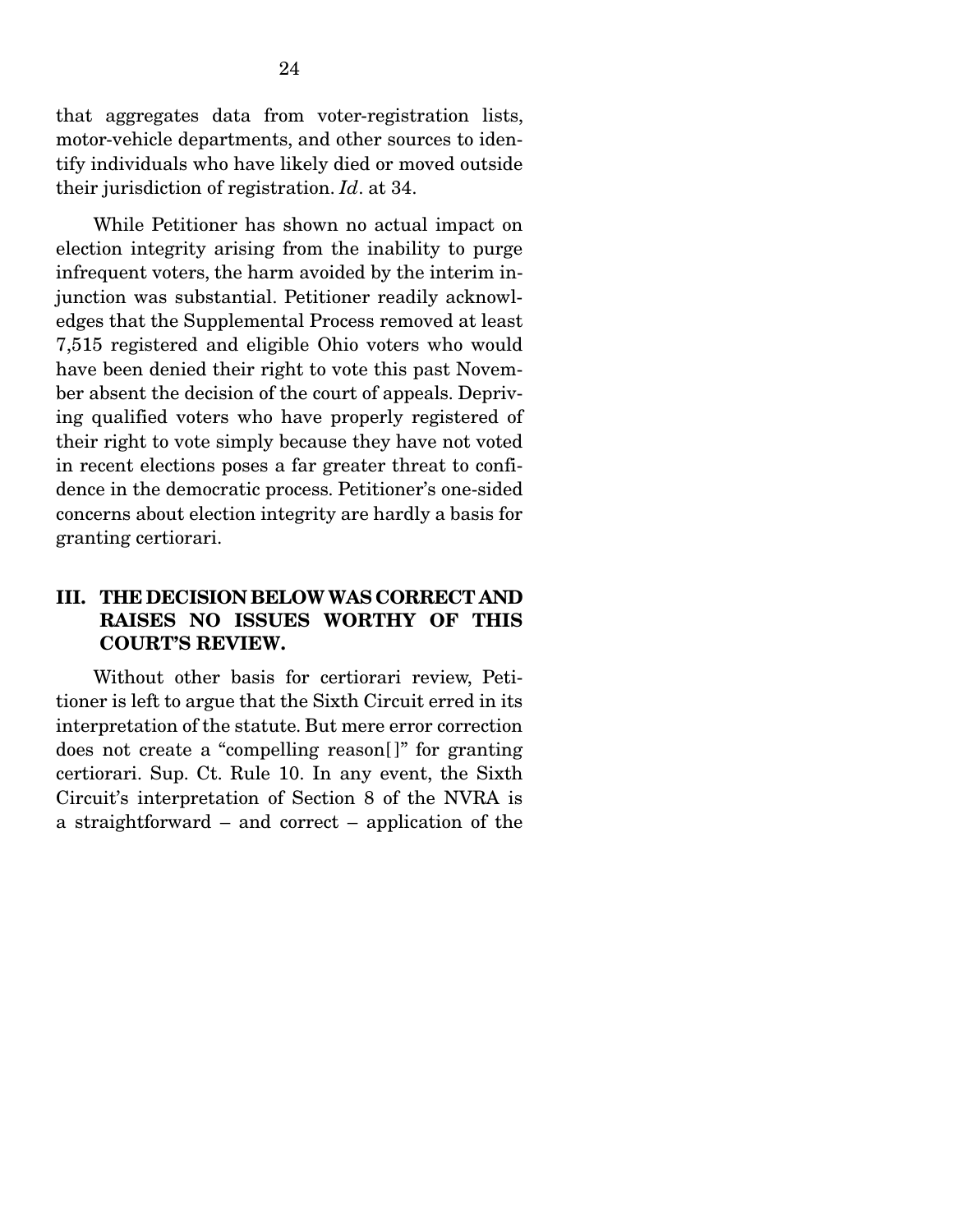settled canons of statutory construction established by this Court.

 The Sixth Circuit applied "the basic and unexceptional rule that courts must give effect to the clear meaning of statutes as written." *Star Athletica, LLC v. Varsity Brands, Inc.*, \_\_\_ S. Ct. \_\_\_, 2017 WL 1066261, at \*7 (Mar. 22, 2017) (quoting *Estate of Cowart v. Nicklos Drilling Co.*, 505 U.S. 469, 476 (1992)). Giving the terms "results in" and "by reason of " their ordinary dictionary meaning, the court held that the Supplemental Process constitutes an unlawful list-maintenance program because it "results in" removal of voters from the voter rolls "by reason of" their failure to vote. Pet. App. at 21a; *see also Sebelius*, 133 S. Ct. at 1893 ("unless otherwise defined, statutory terms are generally interpreted in accordance with their ordinary meaning"). The court also correctly held that Ohio's Supplemental Process violates HAVA, which reaffirms that the NVRA's removal process cannot be triggered "solely" by a failure to vote. Pet. App. at 21a-23a.

 Petitioner advances three arguments in an attempt to manufacture errors creating an issue worthy of certiorari: (a) that the decision below raises constitutional issues that were better avoided; (b) that HAVA changed the NVRA's requirements; and (c) that failure to vote under Ohio's Supplemental Process is too attenuated from the act of removal to be considered a proximate cause of the removal. None has merit.

25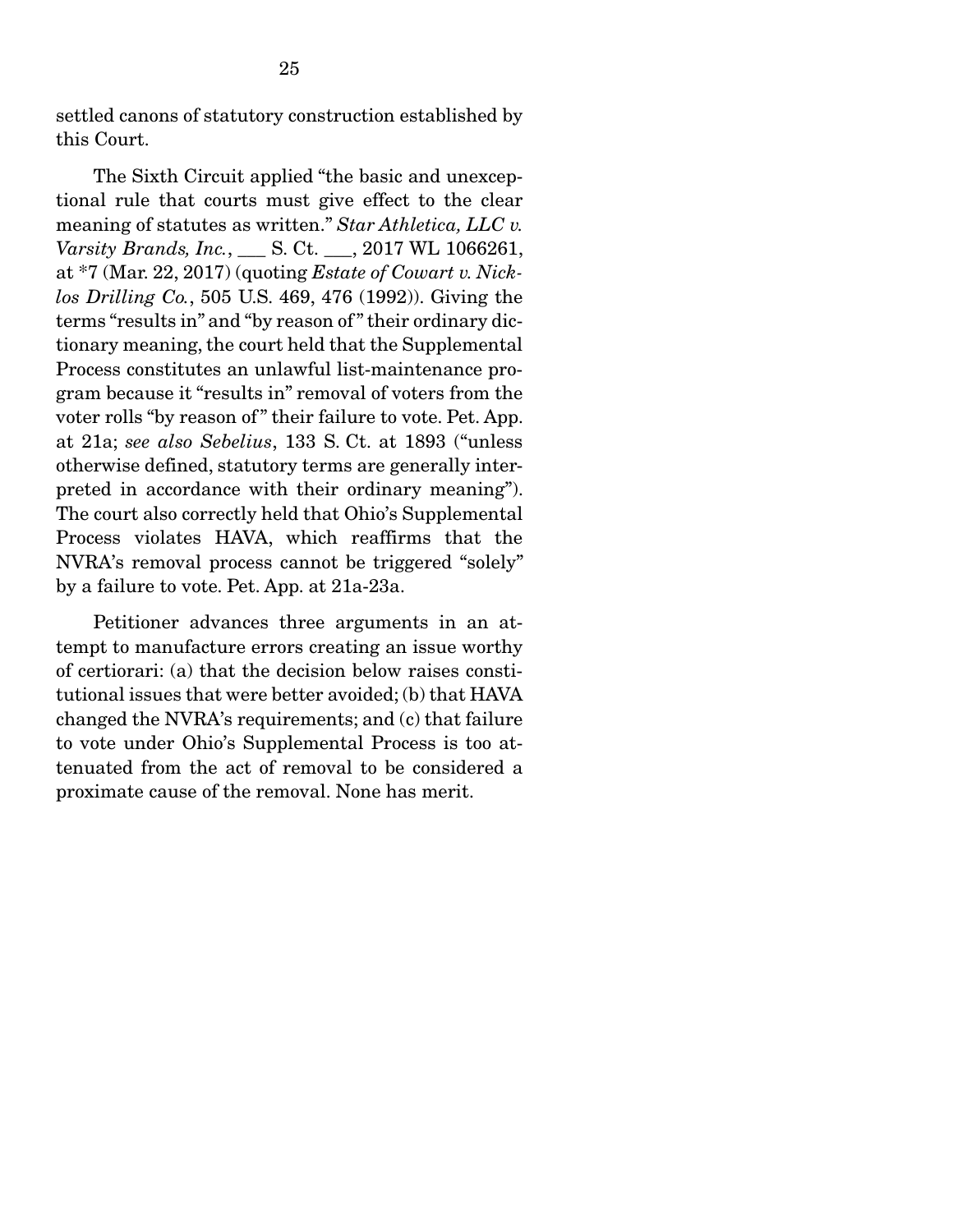## A. The Sixth Circuit's Decision Does Not Raise Constitutional Questions Because the NVRA Is Valid under the Elections Clause.

 Petitioner argues that the court of appeals should have adopted an interpretation of the NVRA that permits the Supplemental Process in order to avoid raising any constitutional questions concerning the scope of congressional authority under the Elections Clause. U.S. CONST. art. I, § 4, cl. 1. But this case raises no such concerns. As this Court clearly reaffirmed in *ITCA*, registration procedures squarely fall under the umbrella of "Times, Places, and Manner" procedures that Congress is permitted to regulate for federal elections. *See*  133 S. Ct. at 2253 (" 'Times, Places, and Manner' . . . are comprehensive words, which embrace authority to provide a complete code for congressional elections, *including* . . . [*the*] *regulations relating to registration*" found in the NVRA.) (citing *Smiley v. Holm*, 285 U.S. 355, 366 (1932)) (emphasis added and internal quotation marks omitted). Since the Elections Clause authorizes Congress to displace a state's registration procedures for federal elections, Petitioner's other arguments about "Elephants in Mouseholes," "Government Structure," and "Laboratories of Democracy" are irrelevant. Pet. at 30-34. Indeed, this Court has already recognized that "[w]hen Congress legislates with respect to the 'Times, Places and Manner' of holding congressional elections, it *necessarily* displaces some element of a pre-existing legal regime erected by the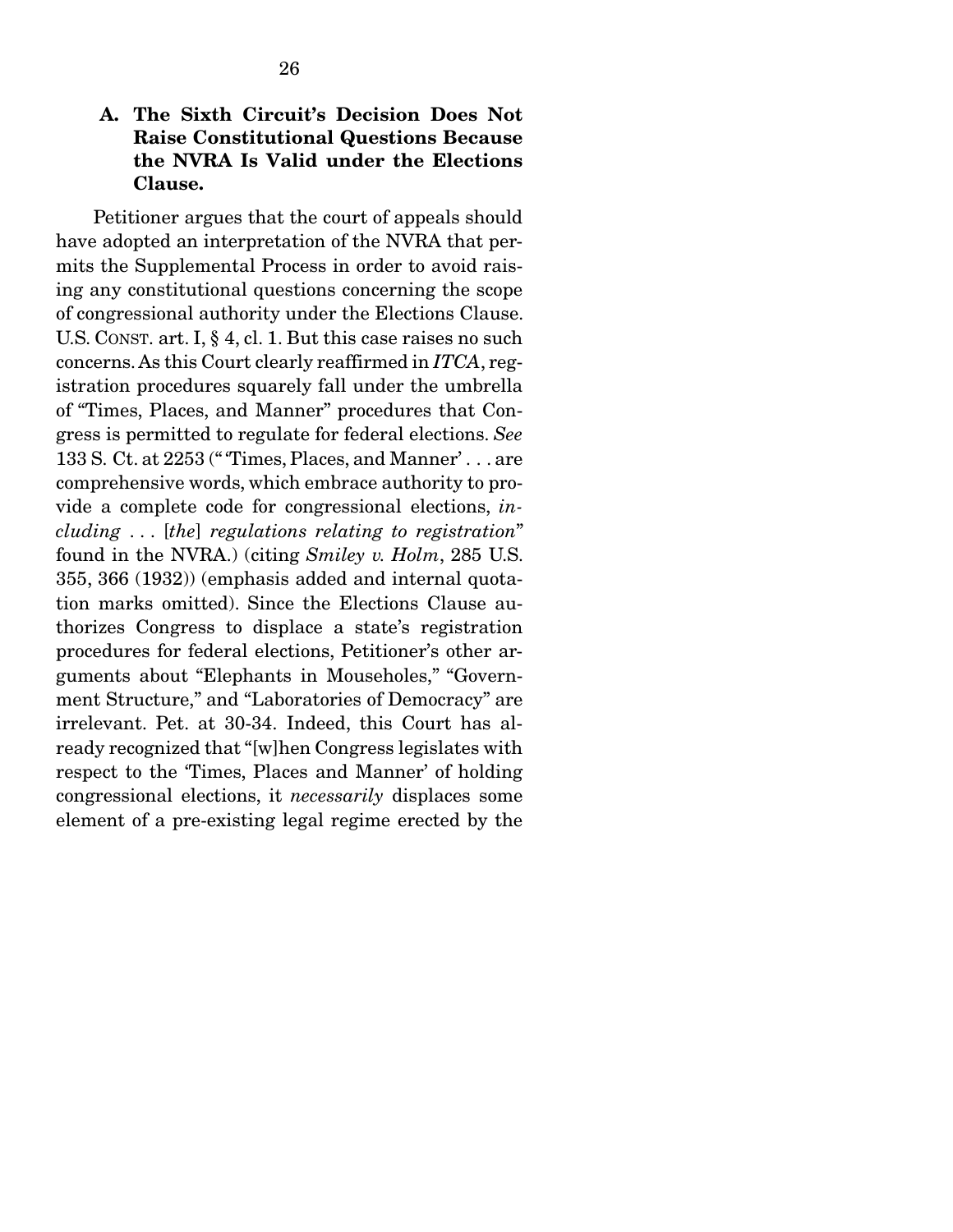States." *ITCA*, 133 S. Ct. at 2257. Petitioner thus cannot now raise federalism concerns regarding the fact that the NVRA displaces parts of a state's registration regime to argue that the NVRA is unconstitutional; the Court has already considered and dismissed those concerns in this context.

 Petitioner protests that prohibiting states from employing the roll-maintenance mechanisms of their choice *might* interfere with their ability to establish voter *qualifications* under the Constitution's Qualifications Clause. Pet. at 30; *see also* U.S. CONST. art. I, § 2, cl. 1; *ITCA*, 133 S. Ct. at 2257-58 (discussing the same). But as noted above, *ITCA* expressly held that registration concerns the time, place, and manner of holding federal elections, not voter qualifications. Ignoring *ITCA*, Petitioner contends that under some unspecified states' laws, registration *might* be considered a voting qualification rather a regulation of the manner by which they conduct elections. But surely states cannot circumvent Congress's authority under the Elections Clause simply by unilaterally declaring any time, place, or manner issue to be a "qualification" issue for federal elections. *See ITCA*, 133 S. Ct. at 2253 (The Elections Clause is necessary because leaving the "exclusive power of regulating elections for the national government, in the hands of the State legislatures, would leave the existence of the Union entirely at their mercy." (quoting The Federalist No. 59 (A. Hamilton))).

 In any event, Petitioner does not contend that registration is a voter qualification under *Ohio* law. *See*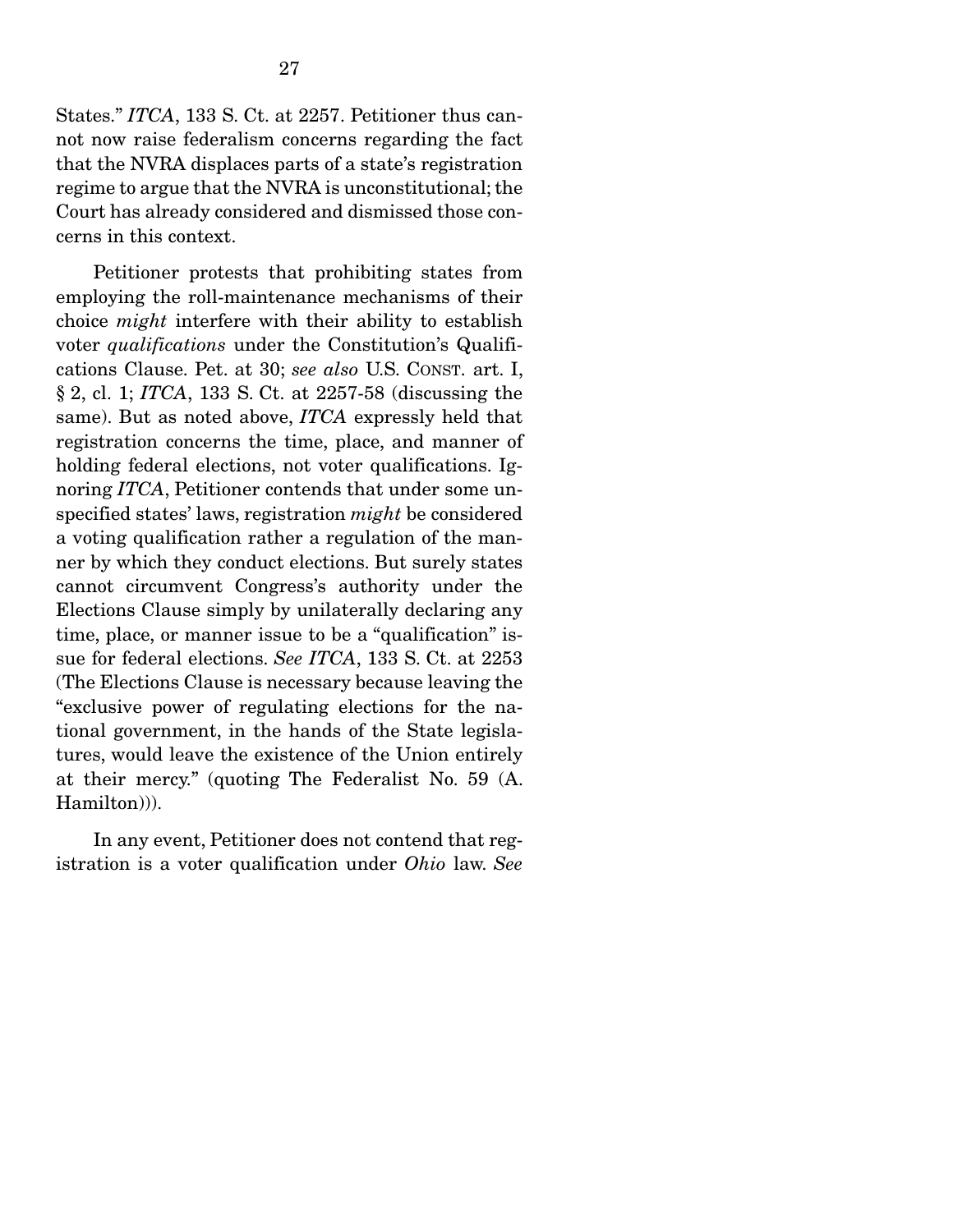*Chafin v. Chafin*, 133 S. Ct. 1017, 1023 (2013) ("Federal courts may not decide questions that cannot affect the rights of litigants in the case before them or give opinion[s] advising what the law would be upon a hypothetical state of facts.") (internal citations and quotation marks omitted).

 Petitioner also fleetingly suggests that voting might *itself* be a voter qualification, Pet. at 30, rendering a failure to vote disqualifying. But that argument fails as a matter of state and federal law. Petitioner does not point to any provision of Ohio law suggesting that anyone who fails to vote thereby becomes ineligible to vote. Moreover, as the Senate noted in enacting the NVRA, in our system, citizens have the right to vote, and the right to choose not to vote – and should not be penalized for either choice. *See* S. REP. NO. 103- 6, at \*17. Petitioner's attempt to manufacture a constitutional issue that the Sixth Circuit should have avoided is squarely foreclosed by *ITCA*.

## B. HAVA Did Not Change the NVRA's Requirements.

 Petitioner next argues that a provision in the later-enacted HAVA supersedes or narrows the NVRA's prohibition on removing registrants for not voting. He argues that a provision of HAVA requiring application of the NVRA's roll-maintenance procedures and restrictions to the newly mandated statewide voter registration databases also effected an alteration in the meaning of the Failure-to-Vote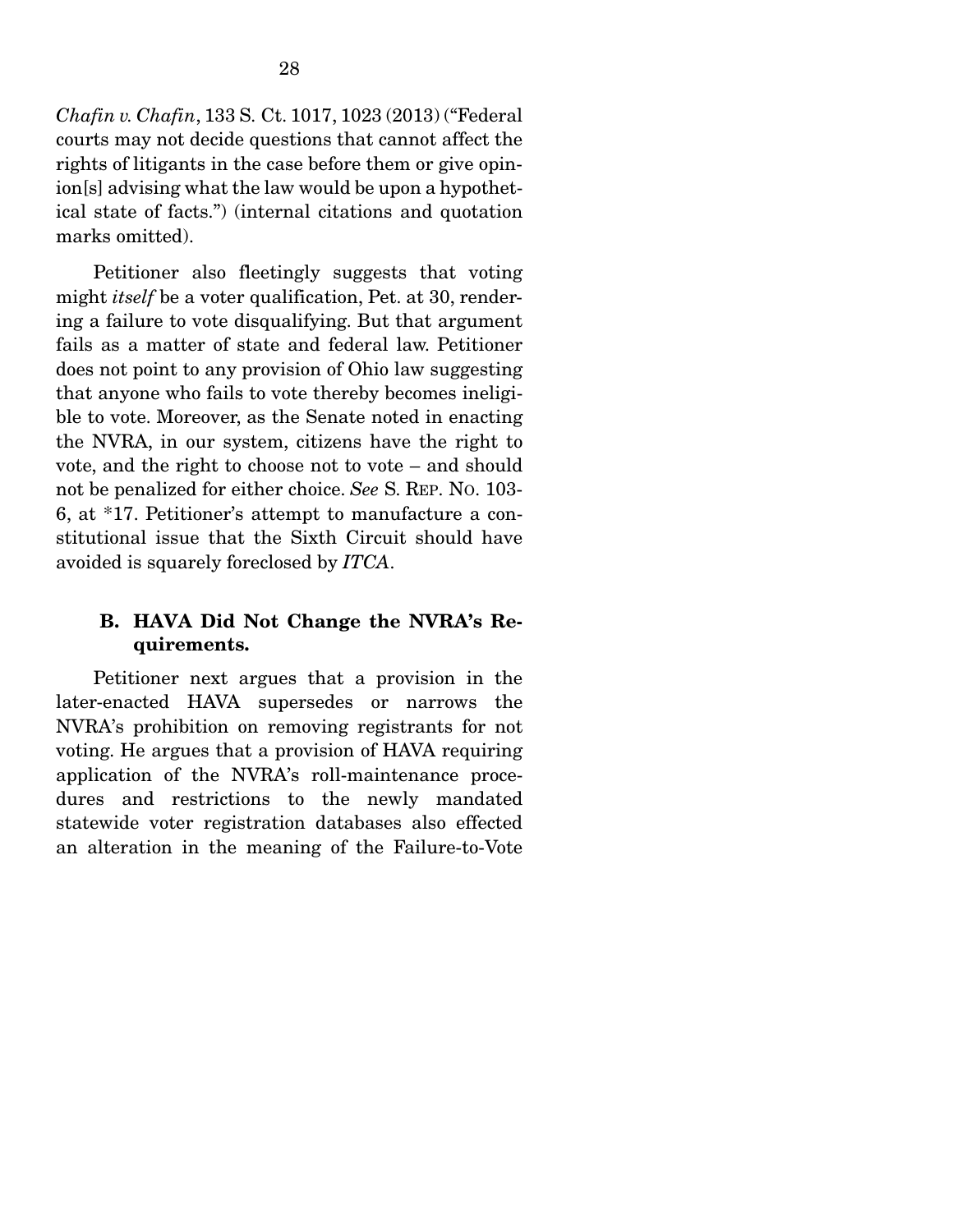Clause. *See* Pet. at 25. According to Petitioner, by providing that "no registration may be removed solely by reason of a failure to vote," HAVA restricts the Failure-to-Vote Clause only to instances where the failure to vote alone – without the notice-and-waiting period required under the NVRA's Address-Confirmation Procedure – is used as the basis to remove a voter from the rolls. *Id.* But HAVA clearly states (in multiple places) that it should be construed as being "consistent with the" NVRA – not to supersede it. 52 U.S.C. § 21083(a)(4)(A). In 52 U.S.C. § 21145(a), Congress warns that "nothing in [HAVA] may be construed to authorize or require conduct prohibited under [the NVRA], or to supersede, restrict, or limit the application of " the NVRA. *Id.* § 21145(a). Thus, HAVA cannot be read to alter the NVRA's prohibition on list-maintenance procedures that "result in" the removal of a voter "by reason of failure to vote."  $Id. \S$  20507(b)(2).

 This is especially the case where, as here, HAVA is wholly consistent with the NVRA's Failure-to-Vote Clause. *Id.* § 21083(a)(4)(A). Reading these statutes as a whole, HAVA's language is most naturally read as underscoring that failure to vote cannot be the reason for triggering removal; it can be considered *only* as part of the carefully articulated procedure used to confirm a *change of address for which the state has independent evidence. See Star Athletica*, 2017 WL 1066261, at \*7 ("[I]nterpretation of a phrase of uncertain reach is not confined to a single sentence when the text of the whole statute gives instruction as to its meaning. We thus look to the provisions of the whole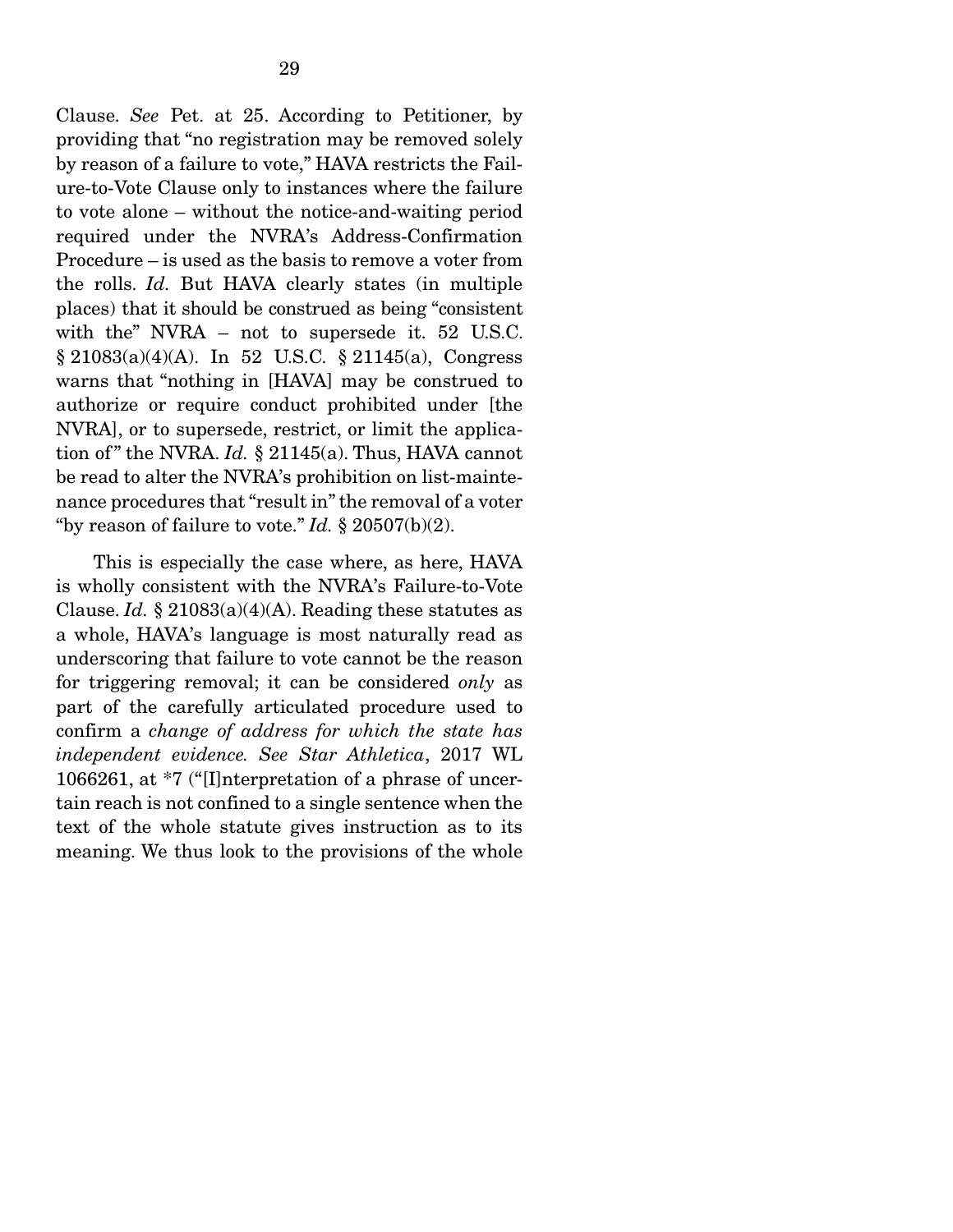law to determine [a provision's] meaning." (citations and quotation marks omitted)). Had Congress intended to amend the NVRA's Failure-to-Vote Clause directly, it could easily have done so. But rather than eliminating or restricting the NVRA's prohibition on removing registrants for failure to vote, it added only a caveat for clarification of the NVRA's original language prohibiting list-maintenance procedures that "result in the removal of the name of any person from the official list of voters . . . by reason of the person's failure to vote." 52 U.S.C.  $\S 20507(b)(2)$ . Specifically, HAVA simply clarified that the use of failure to vote as a component of the Address-Confirmation Procedure – and *only* in that limited context – is not prohibited by the much broader Failure-to-Vote Clause. Petitioner attempts to turn this helpful clarification into a sweeping change that undoes a key provision of NVRA. But "[t]he fact that [Congress] did not adopt" a "readily available" amendment "strongly supports" the conclusion that the NVRA's meaning did not change with the passage of HAVA. *NLRB v. SW General, Inc.*, \_\_\_ S. Ct. \_\_\_, 2017 WL 1050977, at \*9 (Mar. 21, 2017) (quotation marks and citation omitted).

## C. The Sixth Circuit Correctly Applied Settled Canons of Statutory Construction.

## 1. Ohio's Supplemental Process violates the plain terms of the Failure-to-Vote Clause.

 Petitioner also errs in arguing that the Sixth Circuit failed to adhere to ordinary canons of statutory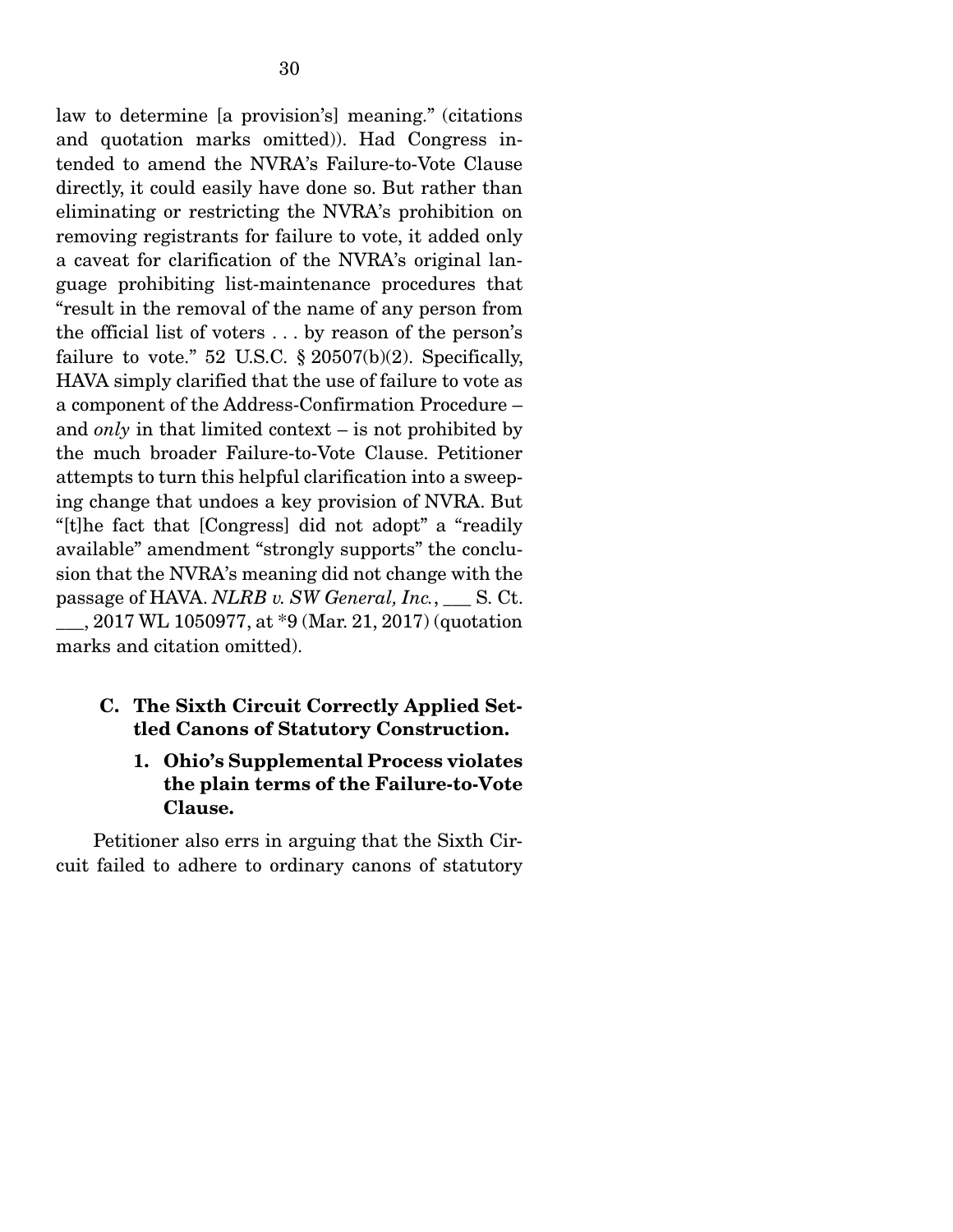construction; principally, that the court misconstrued the Failure-to-Vote Clause's "results in" language as a boundless prohibition on any removal where failure to vote is a "but-for" cause rather than requiring that it be a "proximate cause" for removal. Petitioner then argues that under Ohio's Supplemental Process, failure to vote is merely the attenuated, "but-for" cause, not the "proximate cause," for the voter's removal. Pet. at 22-24.

 Nowhere, however, does the Sixth Circuit say or imply that the Failure-to-Vote Clause prohibits any removal where failure to vote was a "but-for" cause. Its interpretation of the statute is fully consistent with the notion of proximate causation. The court found that Ohio's Supplemental Process "constitutes perhaps the plainest possible example of a process that 'result[s] in' removal of a voter from the rolls by reason of his or her failure to vote." Pet. App. at 24a. That is because Ohio's Supplemental Process *expressly* relies on failure to vote – and failure to vote alone – to subject the voter to the Address-Confirmation Procedure, where there is no independent evidence of a change of address. As this Court has explained, the concept of proximate cause precludes liability only "where the causal link between conduct and result is so attenuated that the consequence is more aptly described as mere fortuity." *Paroline v. United States*, 134 S. Ct. 1710, 1719 (2014). Under Ohio's Supplemental Process, the initial two-year period of voter inactivity is the key event that triggers a voter's removal from the rolls. It cannot be said that when a voter is removed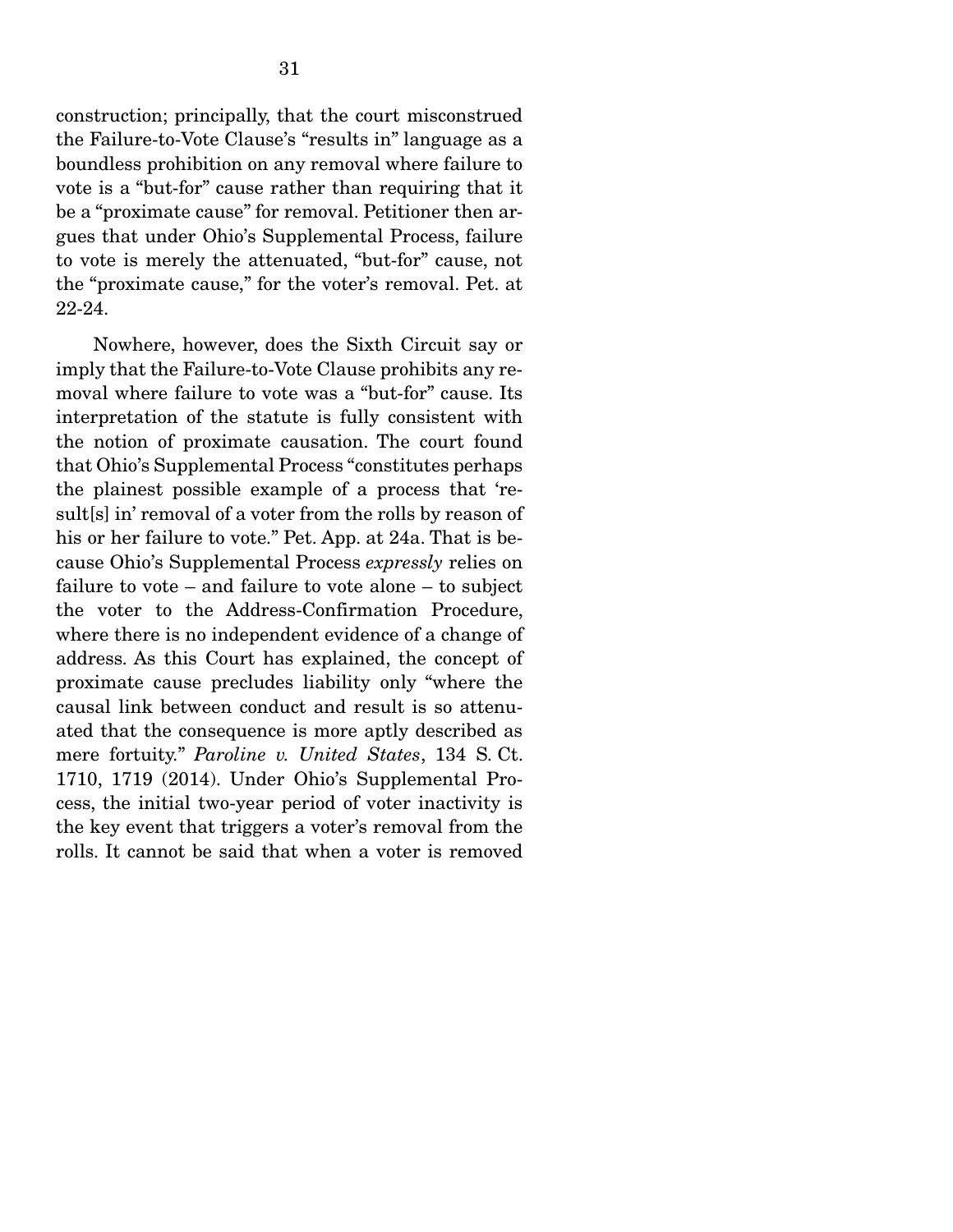pursuant to the Supplemental Process, failure to vote played only a "fortuitous" role in the voter's removal because it was followed by the Address-Confirmation Procedure.

 Petitioner argues that under Ohio's Supplemental Process, the initial failure to vote for two years does not "cause" the voter's removal: According to the Petitioner, the true cause of removal is the voter's subsequent "failure to respond to a notice" sent as a result of that two-year period of inactivity. Pet. at 24. The NVRA cannot plausibly be read that way. Under the NVRA's "safe harbor," the voter's change of address, as reflected in the U.S. Postal Service's NCOA system, is quite plainly the cause of the voter's removal; the Address-Confirmation Procedure is used to confirm that change of address but it does not interrupt the causal link between the change-of-address information that triggered the removal process and the removal itself. But Petitioner argues that the analogous triggering information under the Supplemental Process – a citizen's failure to vote – is *not* the proximate cause of removal, even when it results in removal without any further affirmative act by the individual: If the voter continues not to vote and fails to take action in response to a notice, that voter is removed. As the Sixth Circuit explained, that is the plainest violation of the prohibition on removing voters from the voter rolls "by reason of " their failure to vote. In other words, under the Supplemental Process, failure to vote has a sufficiently close nexus to removal to constitute its proximate cause and therefore to run afoul of the Failure-to-Vote Clause.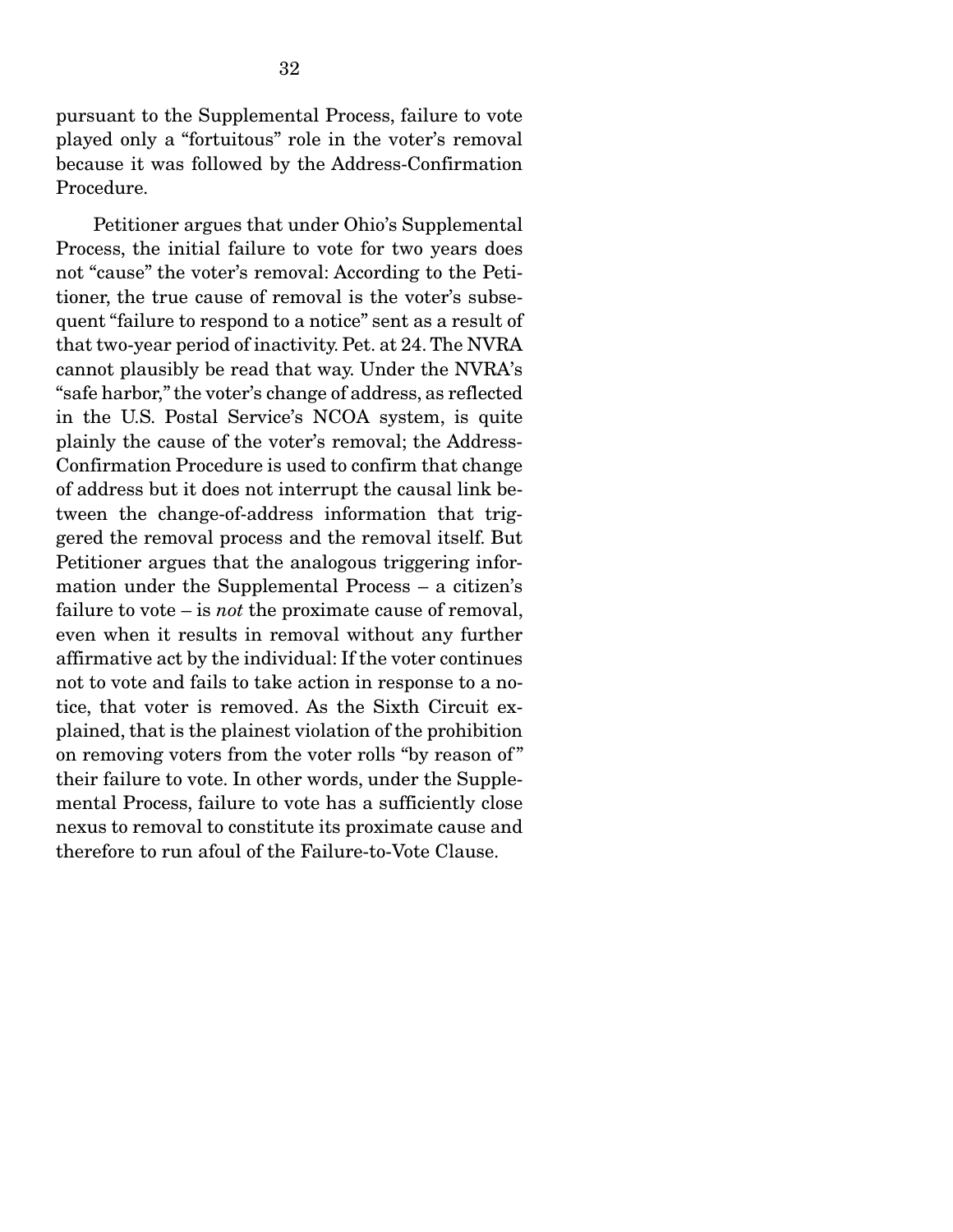Petitioner also invites this Court to reexamine the rule requiring narrow construction of exceptions to general statutory schemes. *Id*. at 26-28. Regardless of whether the Except Clause is construed narrowly or broadly or is understood as an exception or an "explanation," however, it cannot be interpreted to permit Ohio's Supplemental Process. HAVA's Except Clause simply serves to clarify that failure to vote *can* play a narrow role in a voter's removal, but only as part of the process for confirming independent evidence that a voter has moved. *See* Pub. L. No. 107-252, § 903 (2002) (headnote describing the amendment as a "[*c*]*larification* of [the] ability of election officials to remove registrants from [the] official list of voters on grounds of [a] change of residence"). If it were read to allow failure to vote to play a role in the removal of a voter from the rolls apart from the Address-Confirmation Procedure, then the exception would swallow the rule, rendering superfluous the NVRA's prohibition on penalizing voters for abstaining from voting. In other words, reading the NVRA's Failure-to-Vote Clause and HAVA's Except Clause together, failure to vote cannot serve both as the initial evidence of a change of address on the front-end and as confirmation of that change of address on the back-end, because that would lead, as it does under Ohio's Supplemental Process, to removal "by reason of" a failure to vote rather than by reason of a change of address.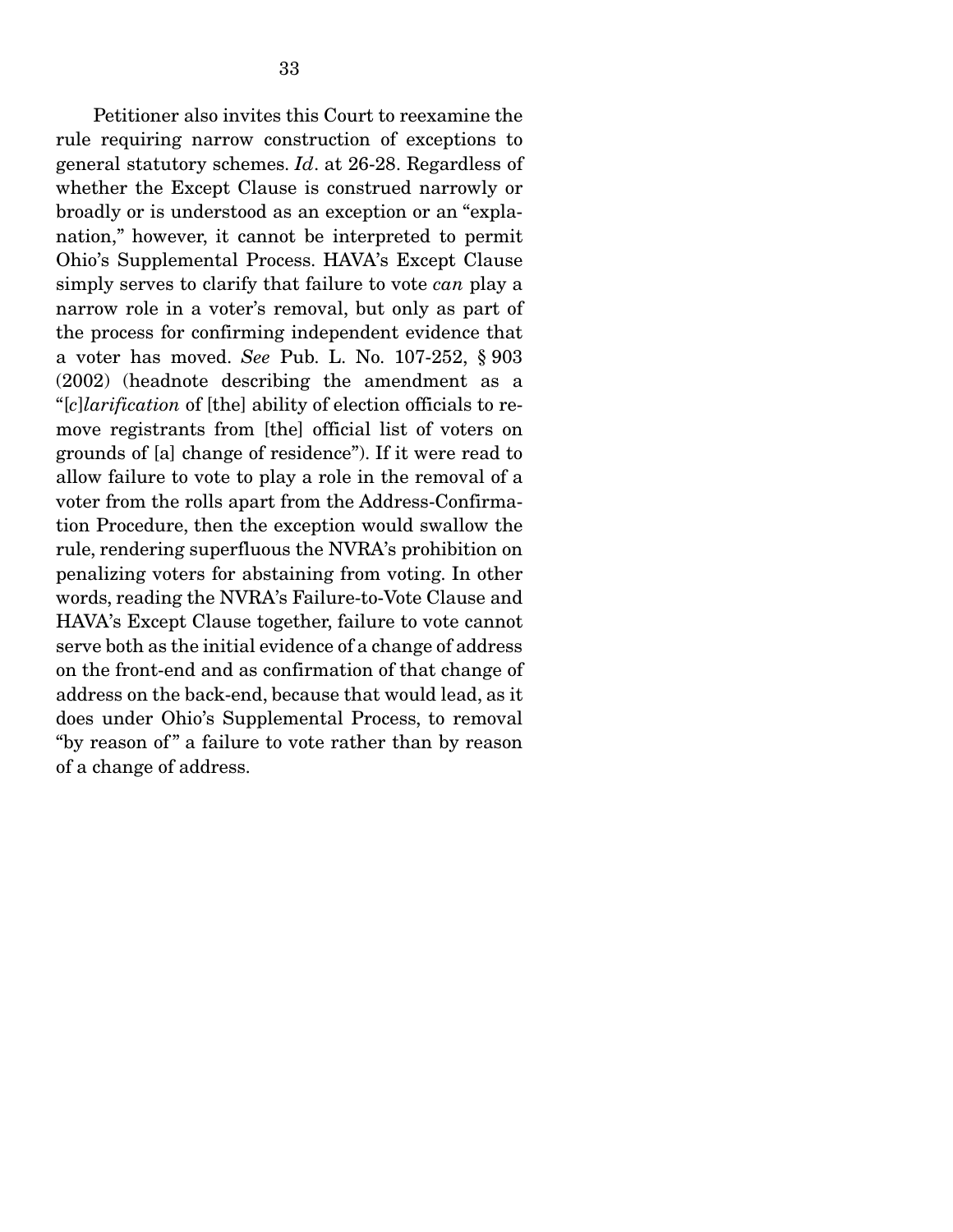### 2. Error correction is not a valid basis for granting certiorari.

 At bottom, Petitioner's argument amounts to nothing more than a bare disagreement with the way in which the Sixth Circuit applied settled canons of statutory interpretation to conclude that Ohio's Supplemental Process violates the NVRA. The Sixth Circuit did not err. But even if it had, "error correction . . . is outside the mainstream of the Court's functions and . . . not among the 'compelling reasons' . . . that govern the grant of certiorari." *Tolan v. Cotton*, 134 S. Ct. 1861, 1868 (2014) (Alito, J., concurring) (quoting S. Shapiro et al., *Supreme Court Practice* § 5.12(c)(3), p. 352 (10th ed. 2013)); *see also Magnum Imp. Co.*, 262 U.S. at 163 (holding that certiorari is not appropriate "merely to give the defeated party in the Circuit Court of Appeals another hearing"). Thus, even if the Sixth Circuit's decision were incorrect (and it is not), certiorari would not be warranted here.

## IV. THIS CASE PRESENTS A POOR VEHICLE FOR THE QUESTION PRESENTED.

 Finally, this case presents a poor vehicle for review because it arises in an interlocutory posture. With Petitioner's consent, this case was remanded to the district court for further proceedings prior to the petition being filed, and discovery and remedial proceedings are now ongoing in the district court. The interlocutory posture of this case "alone furnishe[s] sufficient ground for . . . denial" of the petition. *Hamilton-Brown Shoe Co. v. Wolf Bros. & Co*., 240 U.S. 251,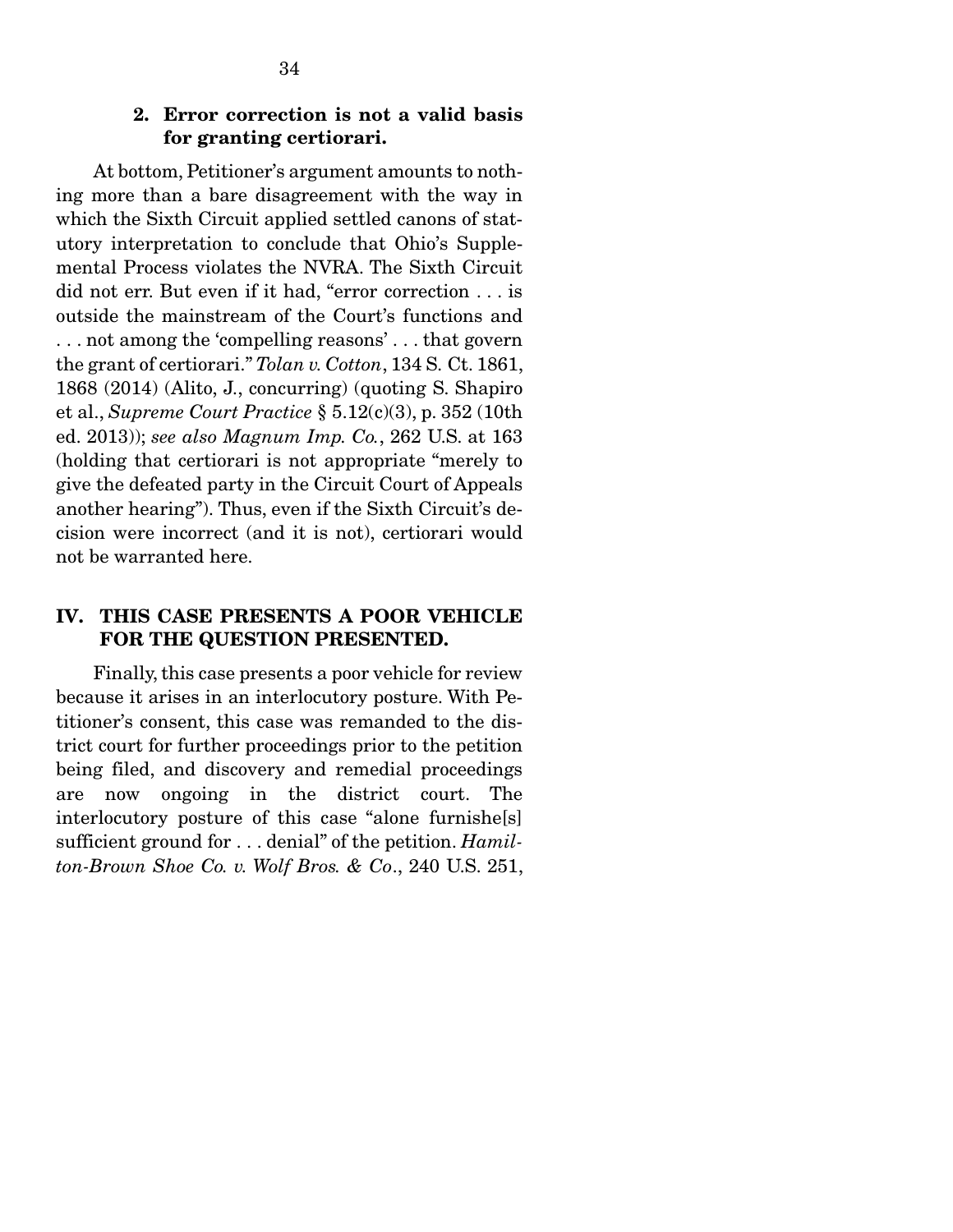258 (1916). "[E]xcept in extraordinary cases, [a] writ [of certiorari] is not issued until final decree." *Id*.; *see also Bhd. of Locomotive Firemen v. Bangor & Aroostook R.R.*, 389 U.S. 327, 328 (1967) (per curiam) ("[B]ecause the Court of Appeals remanded the case, it is not yet ripe for review by this Court."); *Va. Military Inst. v. United States*, 508 U.S. 946, 946 (1993) (Scalia, J., concurring in denial of certiorari) ("We generally await final judgment in the lower courts before exercising our certiorari jurisdiction."); Eugene Gressman et al., *Supreme Court Practice* § 4.18, at 282 (9th ed. 2007) ("[I]n the absence of some . . . unusual factor, the interlocutory nature of a lower court judgment will generally result in a denial of certiorari."). Motions and briefing at the remedial phase of this case are set to conclude in the district court on July 25, 2017. As Petitioner notes, there is no pending election in Ohio. Pet. at 21. The next federal election will not take place until the May 8, 2018 primary, which is more than a year away. *See, e.g.*, OHIO REV. CODE § 3501.01(E)(1). Petitioner will suffer no prejudice from litigating this case to a final judgment, and seeking certiorari on a complete record, as is the normal course for this Court's review.

--------------------------------- ---------------------------------